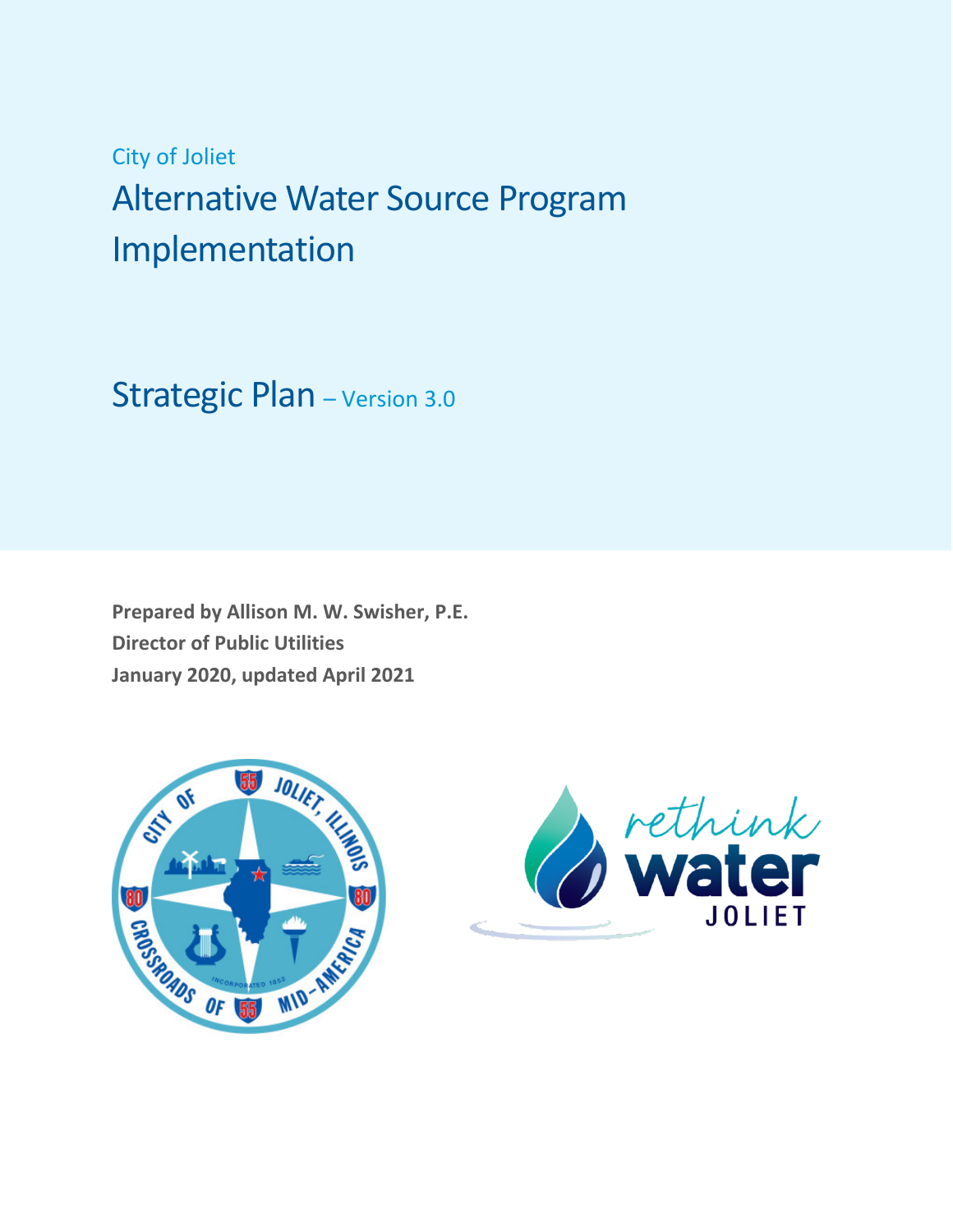

# **Table of Contents**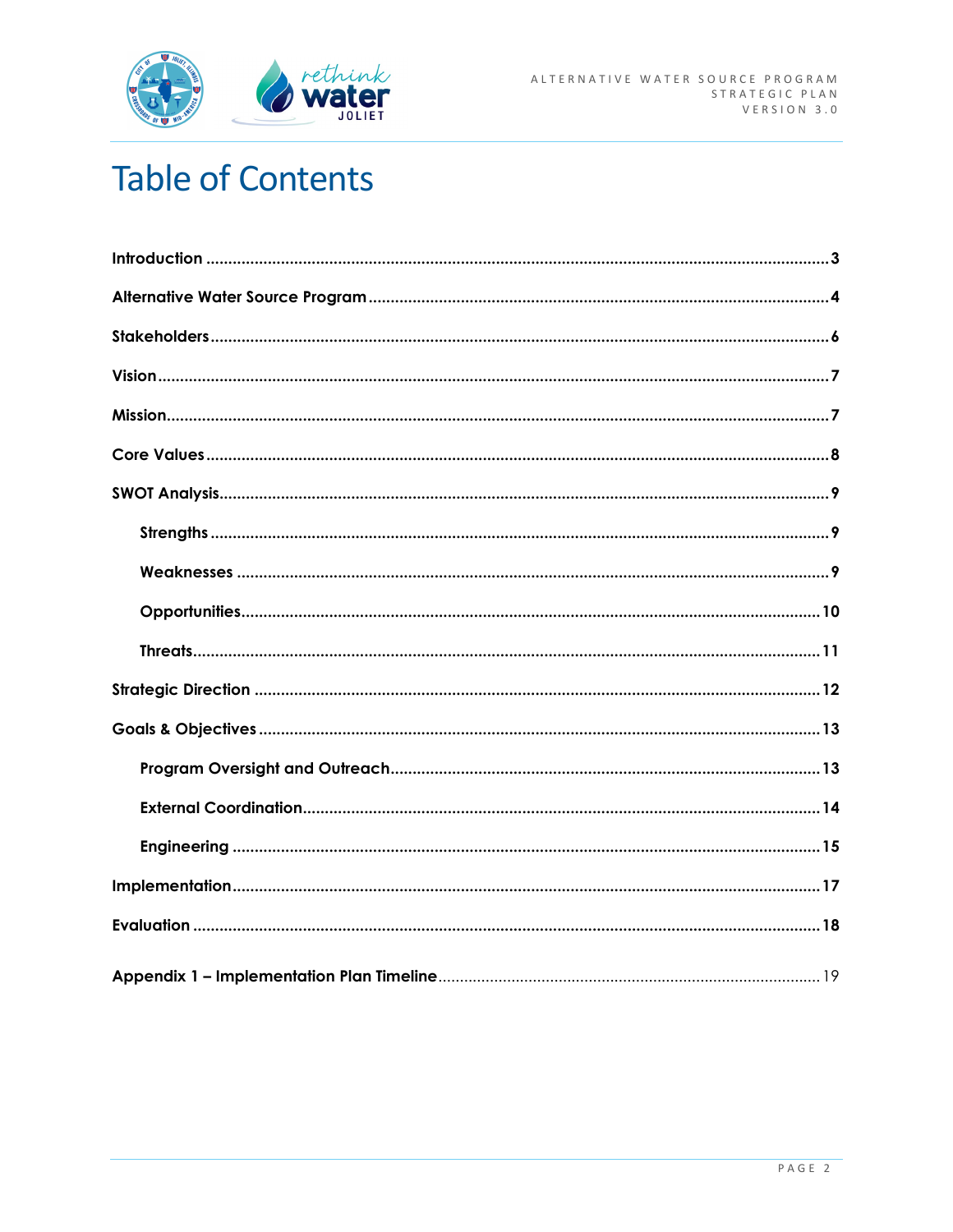

# **Introduction**

The City of Joliet's existing water source, the deep groundwater aquifer, will be depleted to the point of not being able to meet the City's maximum day water demands by the year 2030. This is a regional problem. Groundwater modeling conducted by the Illinois State Water Survey indicates that the deep groundwater wells in Joliet and neighboring communities will someday be depleted to the point of no longer being able to supply the region's future water needs. Knowing this, the City of Joliet embarked on an Alternative Water Source Study to determine alternative water sources which could be used by not only the City of Joliet, but possibly the region as a long-term, sustainable, reliable water source.

The Alternative Water Source Study began in July of 2018 and was completed in two phases. Fourteen alternatives were evaluated in the Phase I Study. These fourteen alternatives covered the full range of possible water sources including groundwater, rivers and Lake Michigan. The Phase I Study was completed in January 2019 and recommended five alternatives for further evaluation as feasible alternative water sources. The Phase II Study took a more in depth look at the five alternatives in order to determine the improvements that would be required to implement each alternative. The Phase II alternatives included Illinois River, Kankakee River, Lake Michigan Water – Chicago Department of Water Management, Lake Michigan Water – DuPage Water Commission and Lake Michigan Water – New Indiana Intake. Per a letter dated December 4, 2019 from the DuPage Water Commission, they do not want to be considered as an alternative water source supplier for the City of Joliet. Therefore, the evaluation for this option was removed from the Phase II Study. The Phase II Study evaluated the alternatives based on cost, raw water quality, sustainability/water quantity, implementation risk, operation & maintenance, and control (governance).

On December 10, 2019 the City's Environmental Commission voted to recommend the City pursue Lake Michigan – New Indiana Intake as the primary alternative water source option and Lake Michigan – Chicago Department of Water Management as the secondary water source option. This recommendation was presented for approval by the City Council on January 7, 2020 and the City Council approved pursuing both Lake Michigan options simultaneously in 2020 with a final decision on supply to be made after the completion of the 2020 Evaluation. Implementation of the Lake Michigan – New Indiana Intake option included the following components: new raw water intake and pumping, raw water transmission, raw water treatment, finished water pumping and storage, finished water transmission, receiving station, distribution system modifications, storage in the Joliet water system, back-up water sources, and nonrevenue water reduction. Implementation of the Lake Michigan – Chicago Department of Water Management option included the following components: finished water pumping and storage, finished water transmission, receiving station, distribution system modifications,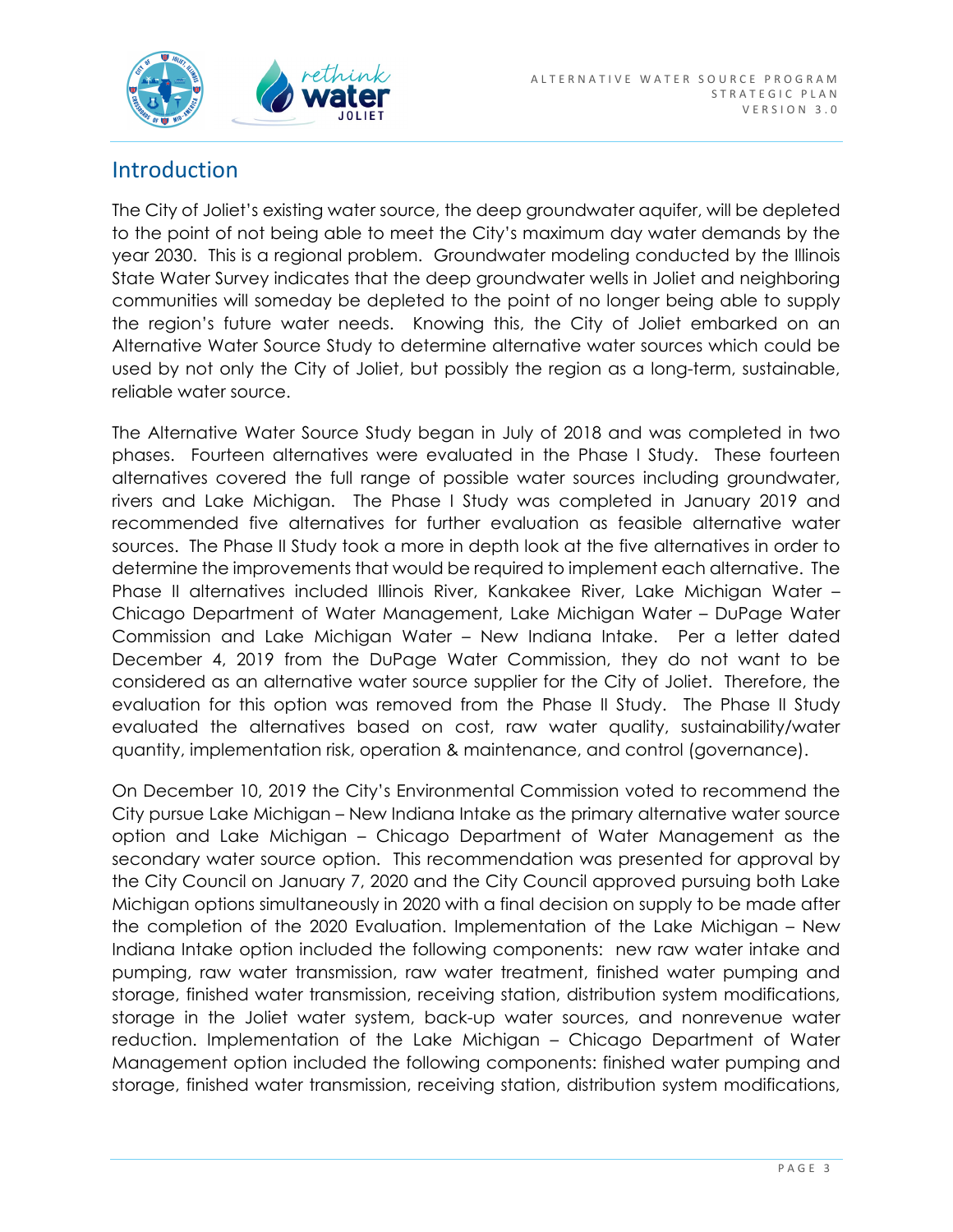

storage in the Joliet water system, back-up water sources, and nonrevenue water reduction.

Upon completion of the 2020 Evaluation, the results of the evaluation for the two alternatives (Lake Michigan Water – CDWM and Lake Michigan Water - New Indiana Intake) were presented to the Joliet City Council in November and December 2020. On January 28, 2021, the City Council approved the selection of the Lake Michigan Water – Chicago Department of Water Management Alternative as the new water source for the City of Joliet. This selection also included approval of the preliminary Water Supply Agreement with the City of Chicago and authorization to commence with the preliminary design of the selected alternative.

The documents from the Alternative Water Source Study including the Phase I and Phase II Studies and the 2020 Evaluation are available on the project website at [https://www.rethinkwaterjoliet.org/reports.](https://www.rethinkwaterjoliet.org/reports)

The following strategic plan has been prepared for implementation of the City's new water source. Within this plan the vision, mission and core values for the program are stated. Then a Strengths, Weaknesses, Opportunities, and Threats (SWOT) analysis is completed. With this information the program's strategic direction and goals are identified.

## Alternative Water Source Program

The program consists of the planning, design and construction of a new Lake Michigan water source for the City of Joliet by 2030.

Water will be purchased from the City of Chicago at the Southwest Pumping Station site and pumping facilities and transmission mains will be constructed to bring finished water to the City of Joliet for distribution throughout the existing system. The conceptual implementation costs for the program range from \$600 - \$800 million depending upon capacity, not including purchased water costs. The conceptual location of the proposed facilities is shown in the exhibit below.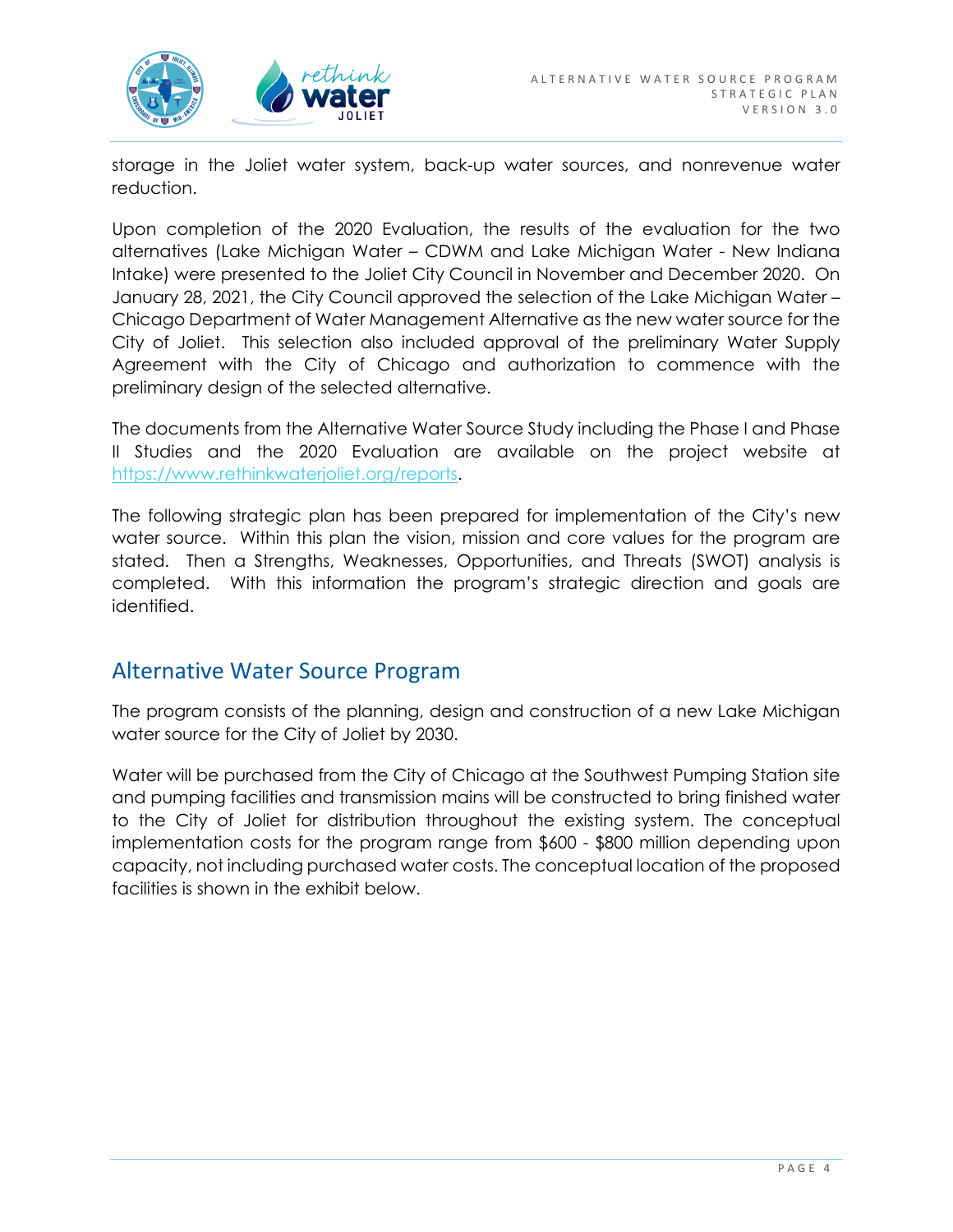



Disclaimer: The location of facilities associated with these alternatives are approximate for the purpose of conceptually estimating costs. Siting of proposed facilities will be evaluated during preliminary and final design.

Benefits of implementing this new water source program for the City of Joliet include:

- High Quality Water Source from Lake Michigan that will eliminate the need for water home softeners and purchase of bottled water.
- Collaboration with the City of Chicago to provide finished water to Joliet and potentially the region via an established water supply that has provided water to millions of customers in northeastern Illinois for over 100 years.
- Sustainable water quantity to serve Joliet and potentially the region now and in the future.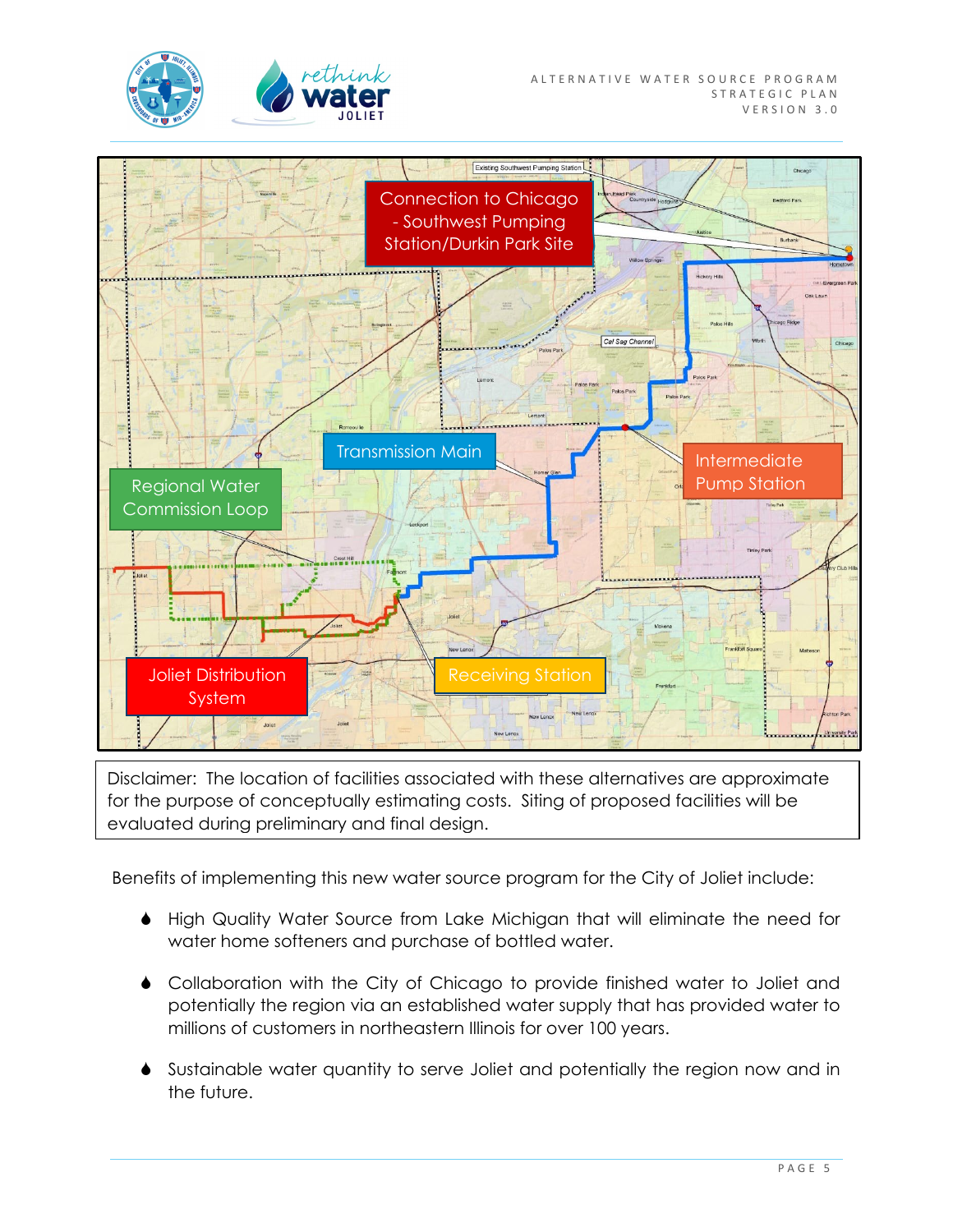

- A guaranteed fair and equitable purchased water cost based on an established American Water Works Association cost of service methodology for which Joliet only pays for the cost to operate and maintain facilities used to provide water to Joliet.
- Opportunity to have input on City of Chicago water service to Joliet and rate setting via an Advisory Council established by Chicago consisting of representatives of its wholesale customers.
- Ability to complete improvements and bring new water source online by 2030.

## **Stakeholders**

Identification and engagement of stakeholders was initiated during the Alternative Water Source Study and it is critical that this engagement be continued throughout program implementation. Stakeholders will play a major role in the success of the program and the implementation of this Strategic Plan. Stakeholders for Joliet's new water source are:

- Customers: Residents of the City of Joliet, Businesses and Industry, and Satellite Communities.
- Elected Officials: Joliet City Council and Mayor.
- City Committees: Public Service Committee, Finance Committee, Water Conservation Subcommittee.
- Department Heads: City Manager, Public Works, Legal, Finance, IT, Community Development, Human Resources.
- Employees: The employees working for the utility department who will need to operate and maintain the new infrastructure.
- Potential Regional Partners: Nearby communities and/or industries who rely on the same natural resources.
- Regulatory Agencies: The Illinois Environmental Protection Agency and the United States Army Corps of Engineers that will need to issue permits for construction and operation of the new infrastructure.
- Permitting Entities: Entities such as the Illinois Department of Transportation, Will County and Cook County Department of Transportations, Will County and Cook County Forest Preserves, Illinois Tollway Authority, ComEd, Natural Gas Companies,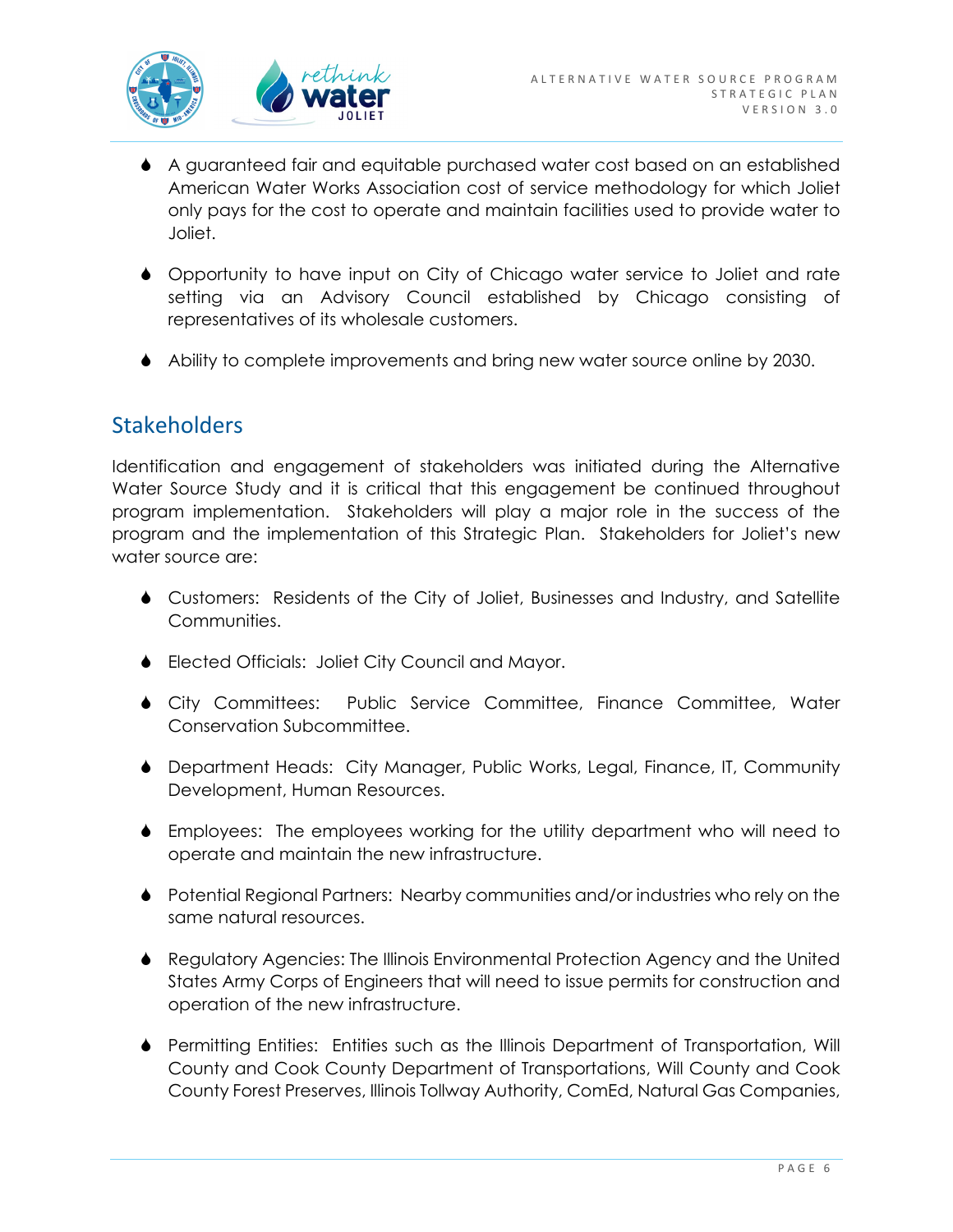

Railroads, Townships and Municipalities that may need to grant access for transmission main construction depending upon final transmission main route.

- Land Acquisition Partners: Property owners within vicinity of water facility improvements and along transmission routes.
- Environmental Action Groups: Local, Regional and National groups that are concerned with the program's impact on the environment.
- Community Groups: Neighborhood Councils, Homeowner Associations, Rotary, Lions Club, Chamber of Commerce, City Center Partnership, Spanish Community Center, Churches.
- Schools: Public and Private Schools including elementary, middle, high school and higher education.
- Media: Local radio, television and newspapers.
- ◆ Legislators: State and National representatives.
- Water Industry: Engineers, contractors, manufacturers, and academia.

## Vision

The vision statement provides a future oriented declaration of the program's purpose. The statement provides inspiration to stakeholders. The vision statement for the City of Joliet Alternative Water Source Program is:

> To be recognized by our customers, employees, elected officials, regulatory agencies, regional partners and the water industry as a leader in providing sustainable, reliable and high-quality water in an innovative and efficient manner for our community.

## **Mission**

The mission statement identifies the program's objectives and incorporates overall goals. It will be used to guide the actions of the program. The mission statement for the City of Joliet Alternative Water Source Program is:

> To provide a sustainable, reliable and high-quality water supply for Joliet and potentially the region by 2030 in order to support the public health, safety and economic interests of the community.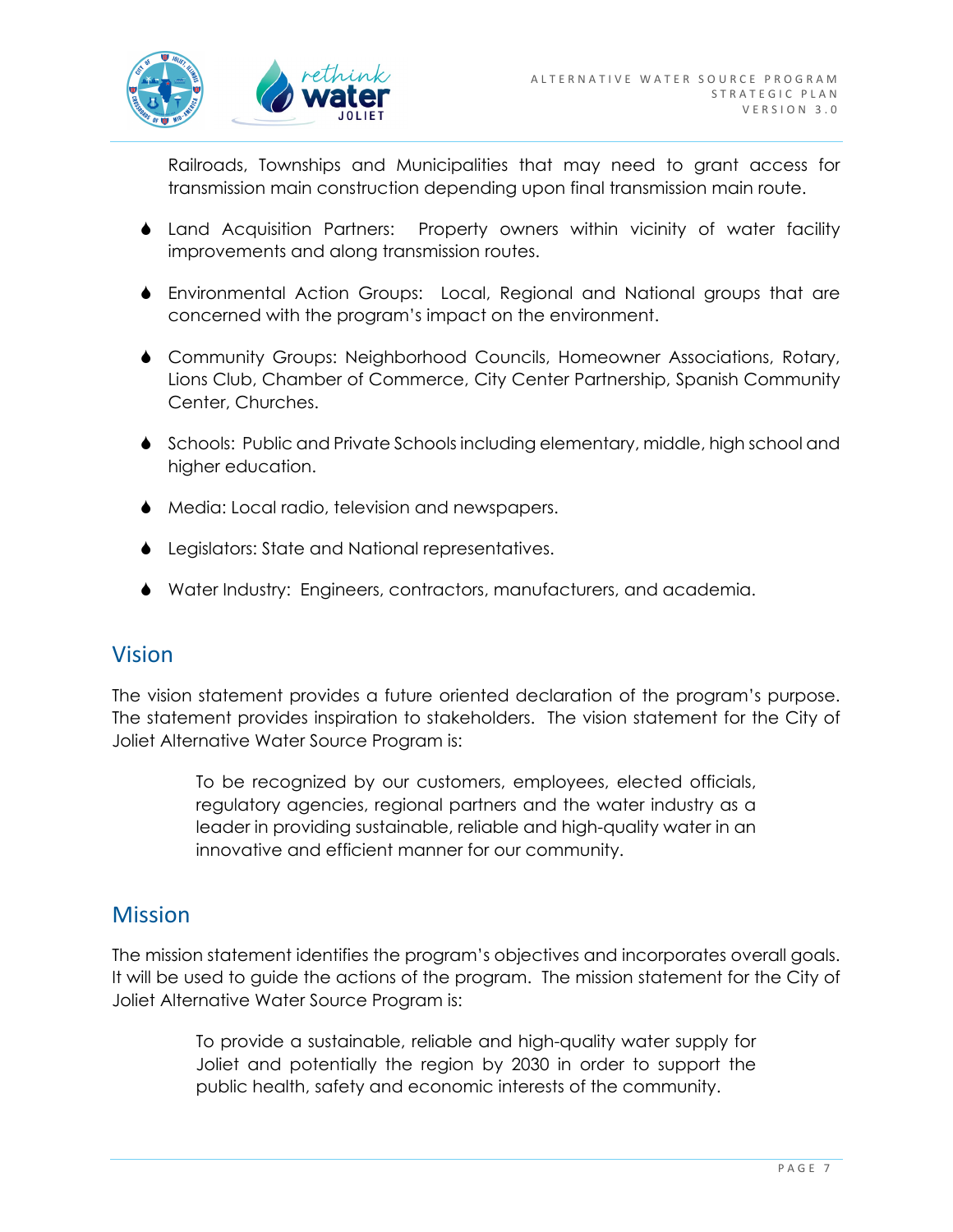

# Core Values

The core operating values articulate ideals that the City intends to hold itself accountable to in order to carry out its mission. The core values for the City of Joliet Alternative Water Source Program are:

- Public Safety: Provide safe drinking water that meets and exceeds all regulatory requirements.
- Environmental Stewardship: Protect natural resources from harm.
- Transparency and Honesty: Operate openly and honestly to gain stakeholder trust.
- Innovative and Creative Solutions: Identify and utilize new ideas to provide more efficient and effective water service.
- Sustainability: Provide sufficient water quantity to support community growth and development.
- ♦ Reliability: Consistent and dependable water service.
- Cooperation & Collaboration: Emphasize the importance of teamwork amongst Stakeholders in order to accomplish positive outcomes.
- Leadership: Champion regional participation for the benefit of all.
- Commitment: United approach to achieve the program mission and vision.
- ♦ Open Mindedness: Receptive to input from Stakeholders.
- Flexibility: Ability to adapt to changing conditions that may impact program implementation.
- Fiscal Responsibility: Utilize public funds efficiently and in the best interest of our customers.
- Education: Guide the public in rethinking our water source, their water use, how we can conserve and the value of water.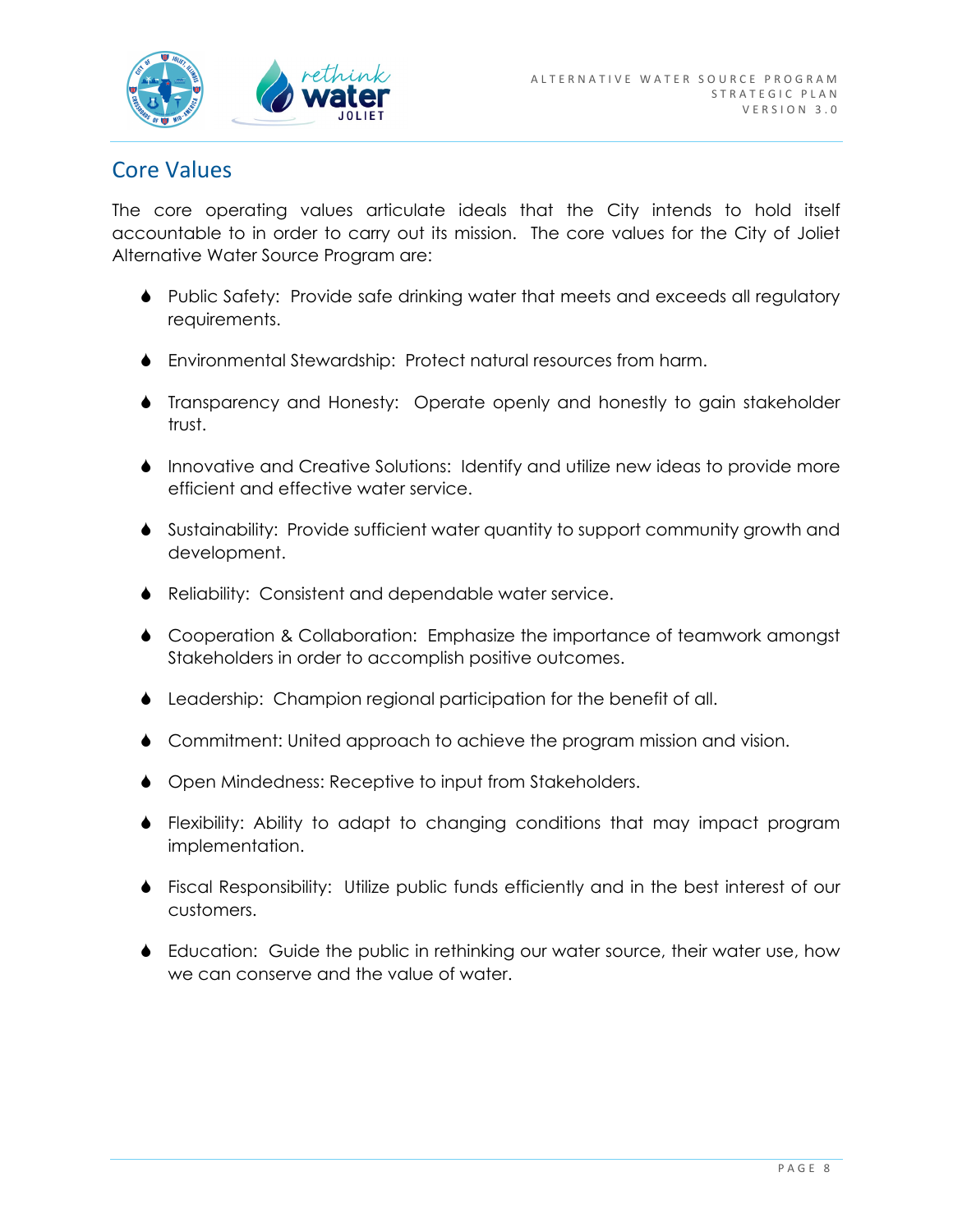

# SWOT Analysis

The SWOT analysis identifies the program's strengths, weaknesses, opportunities and threats. Strengths and weaknesses are internal while opportunities and threats assess external activities that may impact the program.

### **Strengths**

- Joliet's Experience: Over 100 years of experience as a water utility meeting all regulatory requirements.
- Management: Committed and motivated staff willing to undertake a program of this magnitude.
- Elected Official Support: Mayor and council who understand the need for a new water source and support the program.
- Alternative Water Source Study (Phase I, Phase II & 2020 Evaluation): Defensible evaluations of alternative water sources to support selection of new water source.
- Independence: Ability to implement the new water source without requiring the involvement of other communities.
- State Revolving Fund Loan Experience: The City has a history of utilizing SRF loans and has shown it is a reliable and responsible funding recipient.

#### **Weaknesses**

- Aging infrastructure: Water pipes are over 100 years old and are prone to failure.
- High levels of non-revenue water: Over 30% of water pumped annually is not billed. Levels must be reduced below 10% by 2030 to obtain a Lake Michigan Allocation Permit.
- Operations and Maintenance: No experience maintaining infrastructure outside of Joliet.
- Unreliability of existing water source: The deep aquifer is unsustainable.
- ♦ Scope of Program: Program complexity with magnitude of improvements, permitting, and land acquisition.
- Value of Water: Currently low water rates have led to water being taken for granted and lack of conservation.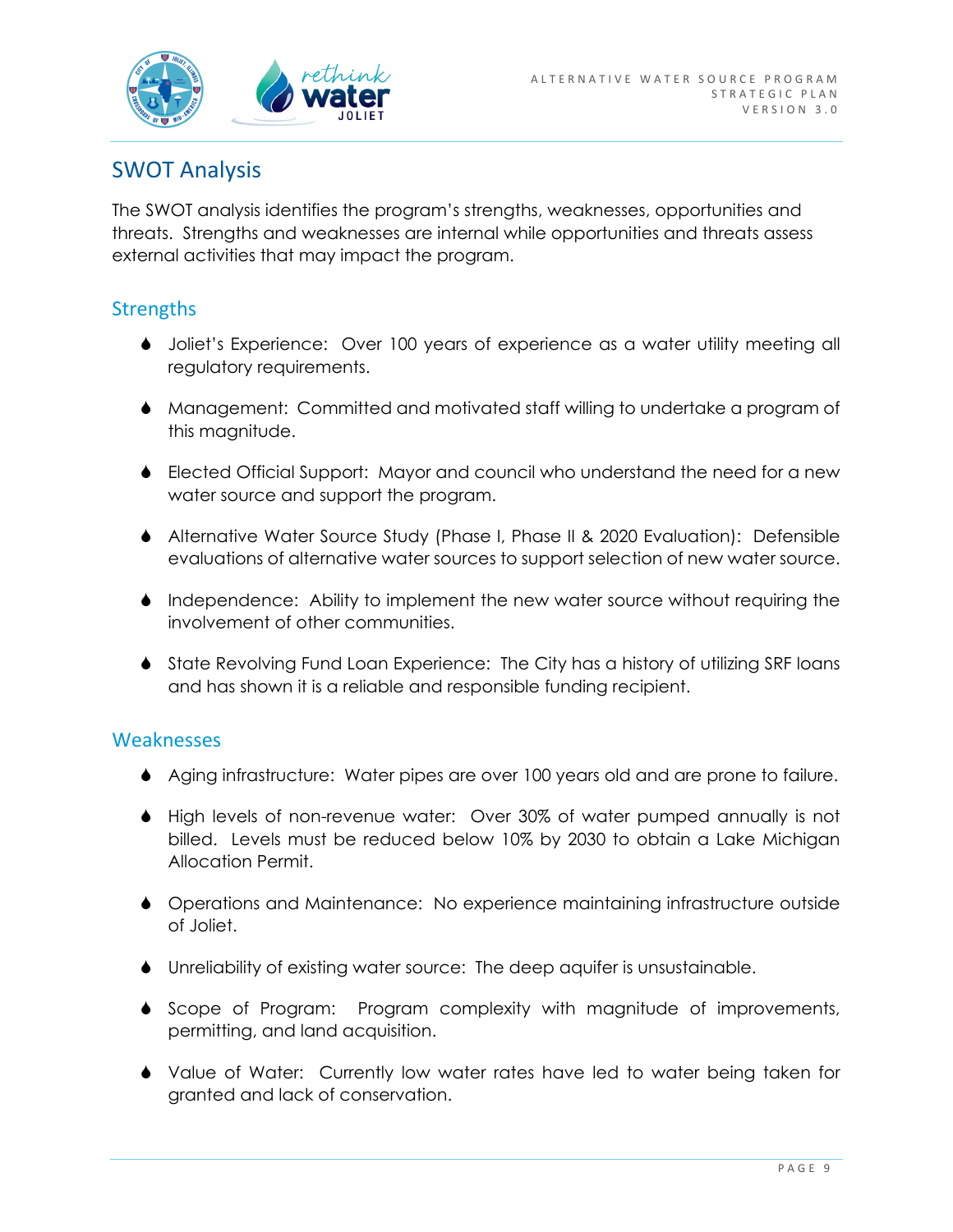

- Lead Water Service Lines: City has an unknown number of lead water service lines that can attribute to water quality concerns during water source transfer.
- Water Demand Planning: City's Comprehensive Land Use Plan was not completed so future water demand projections were based on the best available information.

#### **Opportunities**

- WIFIA Loan Availability: The City has been invited to submit a low interest WIFIA loan application for up to 49% of the program costs.
- State Revolving Fund Loan Availability: IEPA willingness to work with City to maximize SRF loan funding.
- Technology: Improvements in technology that will allow for efficient and effective operations.
- Regional Cost Optimization: Partnering with other communities for a regional solution that will achieve lower water costs for the region.
- Updated Groundwater Modeling: Improved model by the Illinois State Water Survey available to guide short term water decision making needs.
- Water Conservation: Achieve lower water use per capita to minimize sizing of improvements.
- Heightened Water Awareness: Take advantage of increased interest in water to further understanding of the value of water.
- State & Federal Funding: Position City to take advantage of potential state and federal funding and grant opportunities for infrastructure through proactive advocacy.
- Infrastructure Improvements: Replacement of water mains to meet 10% nonrevenue water requirement for Lake Michigan water will include removal of majority of City's lead water service lines.
- Disadvantaged Business Enterprises (Minority Business Enterprises and Women Business Enterprises) and Local Enterprises: Ability to engage DBEs and local Joliet businesses in the design and construction of the new water source.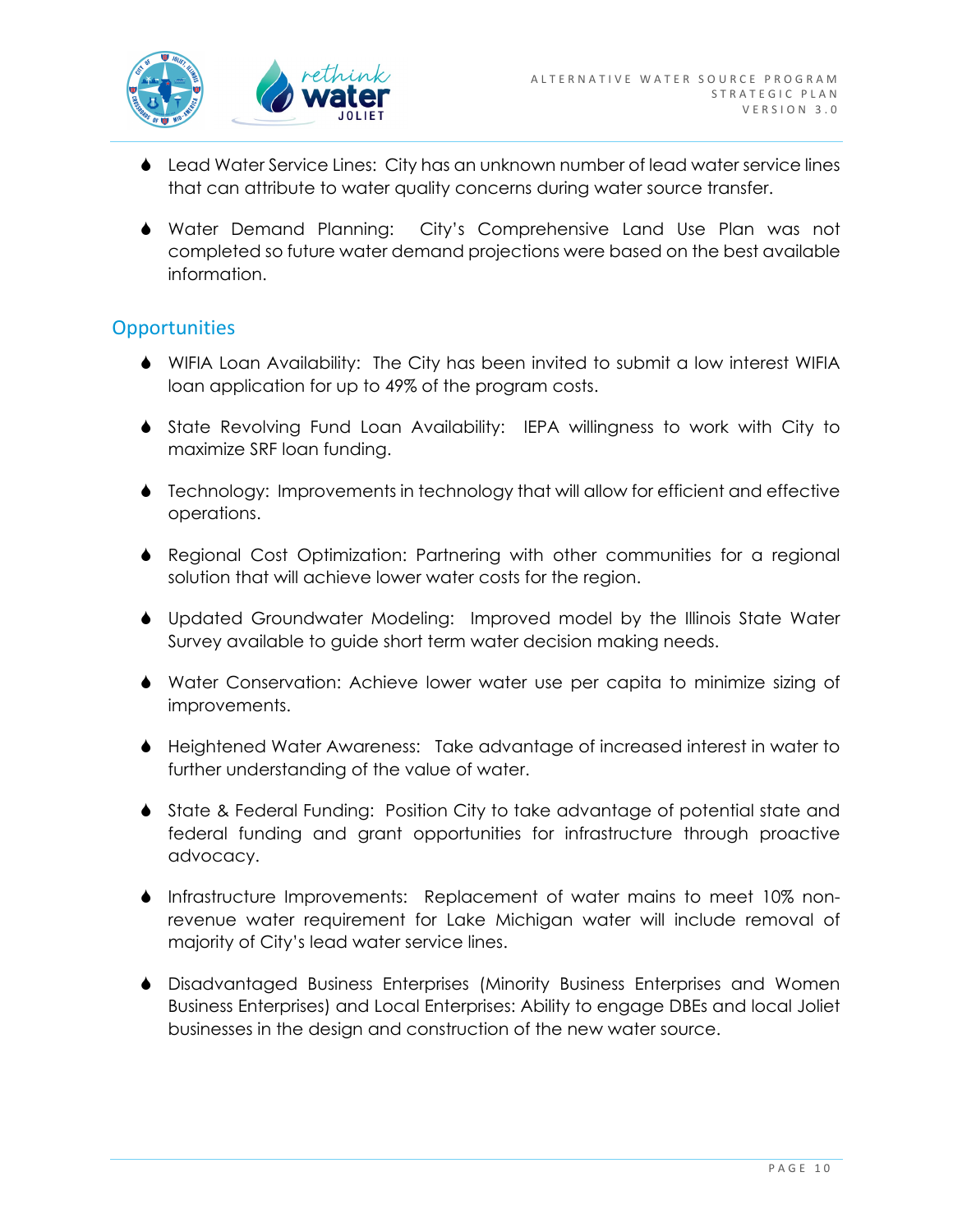

### **Threats**

- ♦ Regulations: New regulations from permitting agencies.
- Legal Challenges: Lawsuits from Environmental Action Groups or other impacted parties.
- Leadership Changes: Potential leadership changes at City Council, City staff, potential regional partners and program team.
- Existing Water Source: Continued aquifer depletion that could result in water restrictions until new water source is online.
- Water Supply & Access Uncertainty: Negotiations for water supply and access to occur during preliminary design.
- Regionalization: Inability to obtain concurrence on governance structure and community participation for potential regional solution.
- Schedule: Magnitude of work to be completed by known deadline of 2030 failure of which would result in significant impact to City's ability to supply water to customers.
- Short Term Water Needs: Timeline to implement necessitates cost for maintenance and expansion of existing water source to meet water demands until 2030.
- Cost: Uncertainties inherent to conceptual planning could result in significant cost fluctuation upon project completion.
- Permitting: Changing requirements, timeframe and number of permits could impact implementation.
- Water Quality: Impacts to water quality due to changing water chemistry from water source switch.
- Contaminants of Emerging Concern: Currently unregulated source water constituent concentrations determined to be a health concern in the future.
- Land Acquisition: Challenges purchasing property for water facilities construction and obtaining permanent and temporary construction easements for transmission and distribution system improvements.
- Affordability: Program costs result in water bills that residents cannot afford resulting in non-payment and potential termination of water service.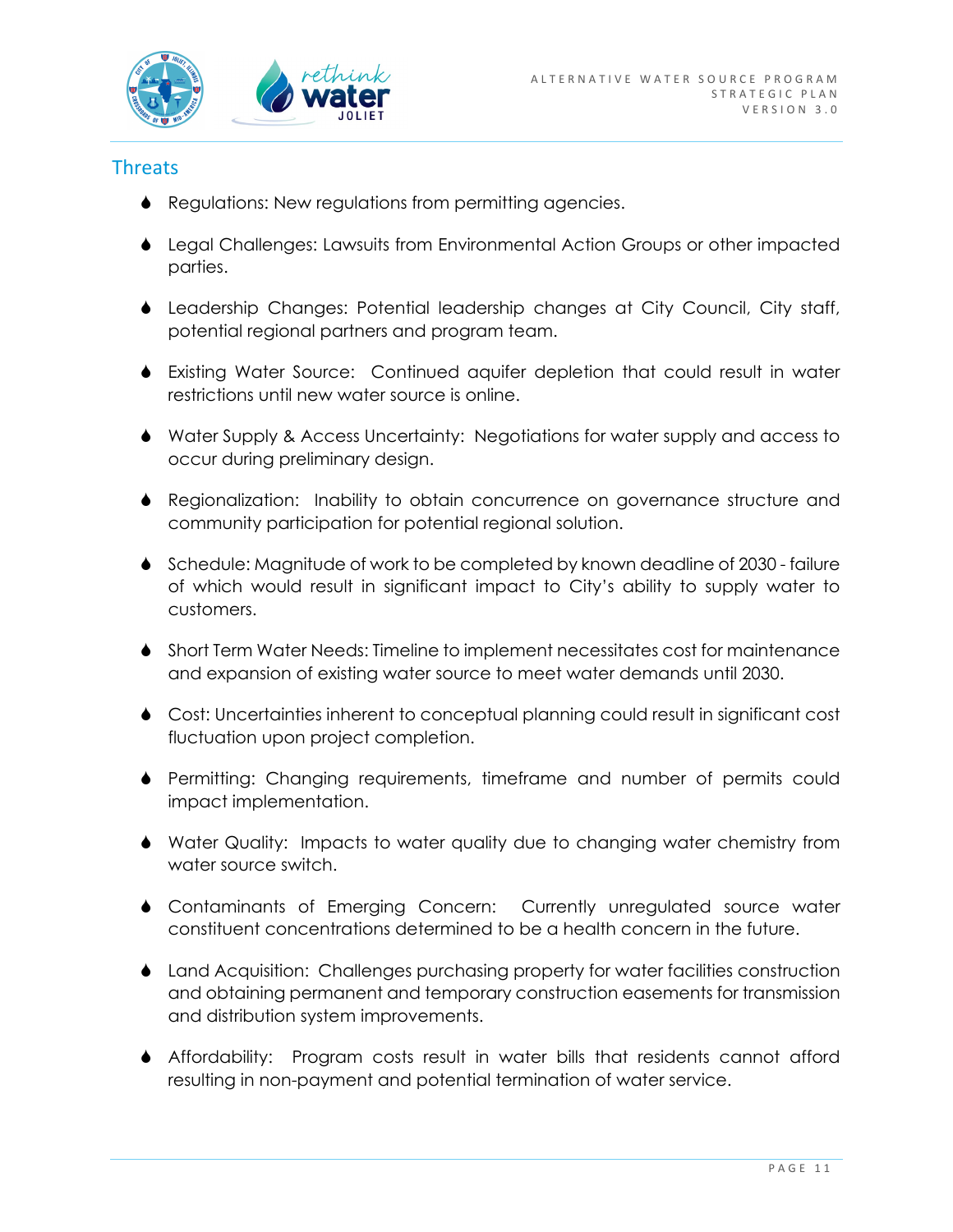

# Strategic Direction

Based upon identification of the strengths, weaknesses, opportunities and threats the strategies to be taken to carry out the City of Joliet Alternative Water Source Program mission are:

- Continue to educate customers regarding the need and cost of implementing a new water source via an updated public relations strategy.
- Provide regular updates to the City Council, Public Service Committee and Finance Committee to allow for sound decision making.
- Actively pursue formation of a regional water commission that would result in financial savings for Joliet customers and the entire region. Take a leadership role in bringing together potential regional partners and agencies and be openminded to potential regional governance structures.
- Proactively engage environmental action groups and other impacted parties.
- Effectively utilize the City's team of experts who can implement all aspects of the program including engineering, legal, financing, public relations, advocacy and planning.
- Develop a permitting plan and initiate discussions with permitting agencies in the early stages of program development to identify and mitigate any concerns early in the process.
- Maintain program transparency via regular stakeholder group meetings.
- Improve awareness of the importance of water conservation and provide incentive programs to encourage conservation.
- Implement short-term groundwater strategies to maintain existing water supply.
- Elevate the value of water as a vital resource to the public health, safety and economic interest of the community.
- Prioritize demand management including non-revenue water reduction and water conservation efforts for optimization of improvement capacity.
- Support the City's watermain replacement program as a strategy to reduce nonrevenue water below 10% and replace lead water service lines.
- Train City Staff on the operation and maintenance of the new infrastructure.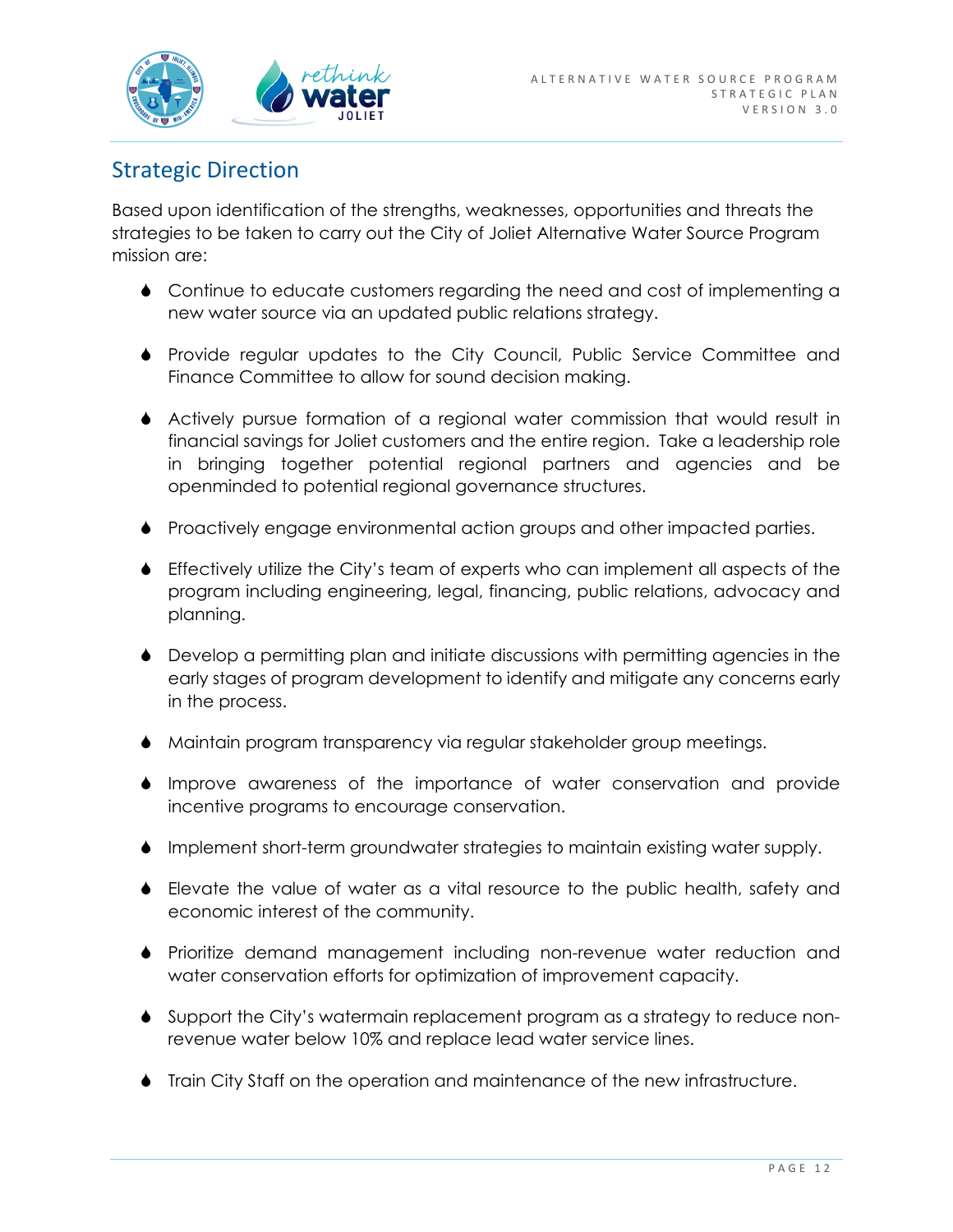

- Implement political strategy to garner support for the program from local, state and federal legislators.
- Advocate for and position City to receive federal and state funding support and grants.
- Collaborate with the City of Chicago to develop final water supply to best serve the long term needs of Joliet.
- Coordinate with the City of Chicago for the design and construction of project elements within Chicago.
- Participate in formation and ongoing operation of Advisory Council in order to have meaningful input in provision of water to Joliet and rate setting.
- Establish a funding strategy that will most cost effectively implement the program and consider affordability measures.
- Maintain water quality throughout water source transition.
- Prepare a contracting plan for construction to meet scheduling needs, optimize funding and utilize DBEs (MBEs and WBEs) and local businesses.
- **•** Proactively identify and mitigate project implementation risks.
- Initiate land acquisition processes in the early stages of the program to allow sufficient time to acquire targeted properties or easements, but also allow sufficient time to switch to alternative properties or routes if needed.
- Maintain and update this Strategic Plan as a living document to guide the program.

# Goals & Objectives

In order to fulfill the strategic direction, the City of Joliet has identified goals and objectives that address three key aspects of the program. These goals and key decision points are identified in the Appendix 1 - Implementation Plan Timeline.

#### Oversight/Program Management

- Quarterly newsletter distributed to City Council and Stakeholders.
- Monthly update presentations to Public Service Committee.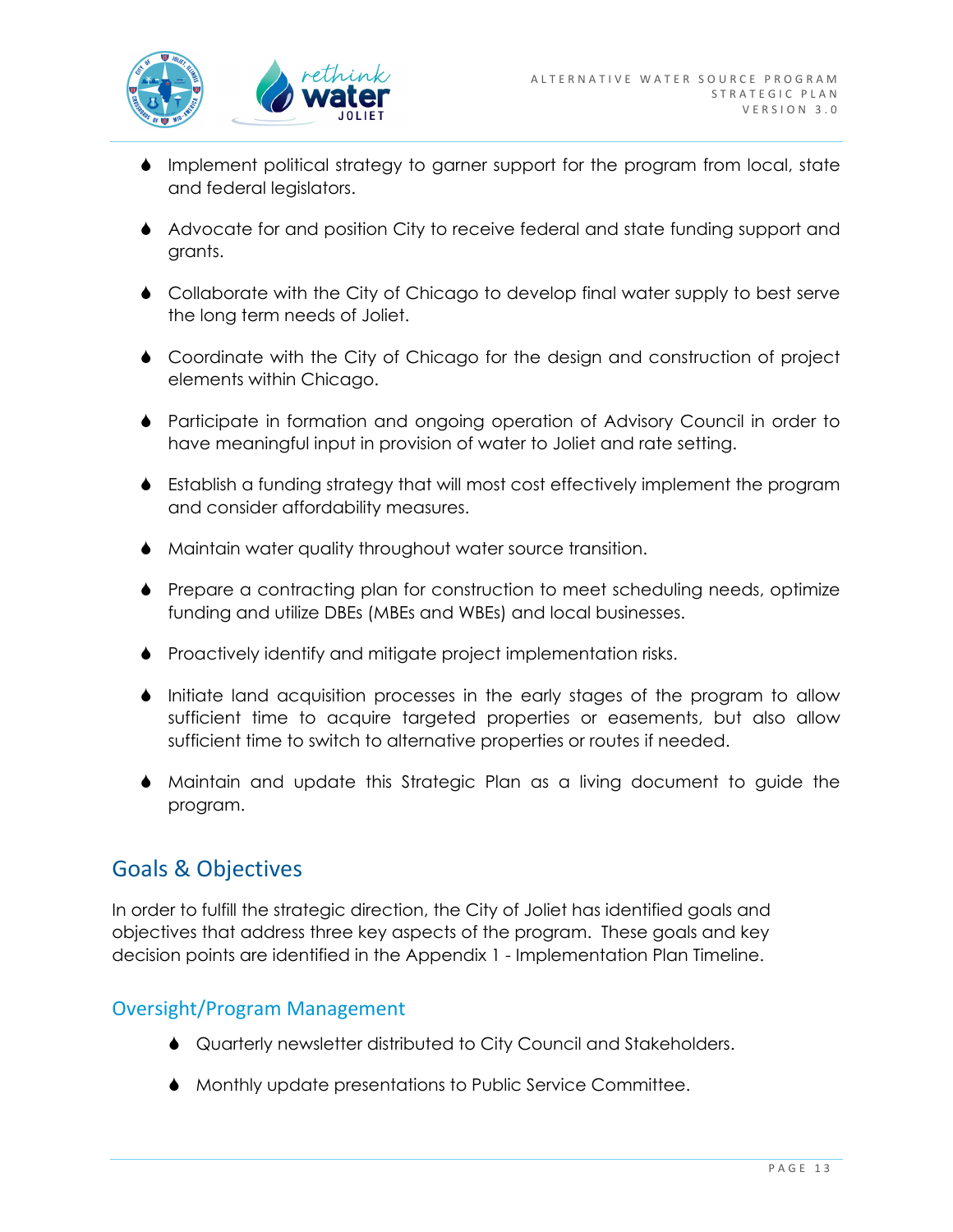

- Quarterly update presentations to full City Council.
- Triannual update presentations to Finance Committee.
- Triannual stakeholder group meetings (every 4 months).
- Monthly Water Conservation Subcommittee Meetings and implementation of subcommittee goals: Incentivize water conservation programs and policies; empower citizens and business owners to conserve water; educate the public on conservation opportunities; motivate people to take action to reduce water consumption.
- Prepare and implement a public relations plan that will reach all stakeholders.
- Maintain project specific website.
- Develop and implement a structure for the overall management of activities associated with the implementation (design, permitting, bidding, construction & commissioning) of the new water source.
- Define and implement a Risk Management and Value Management Plan using a structured approach for the review and mitigation of program implementation risks.
- Develop a workforce development plan focused on the recruitment, development and training of City Staff to meet the needs of the program. Evaluate options (public versus private) for operation of facilities outside Joliet. Hire engineering support staff for program assistance.
- Investigate and implement a program management information system (PMIS) for the effective management and efficient delivery of the Alternative Water Source Program over its life cycle.
- Develop and consistently apply quality management practices through the development of a quality management plan incorporating design standards/practices and document review in order to reduce risk, increase efficiencies and deliver a quality project for the City.

#### External Coordination

 Continue to utilize lobbyists to represent the City's interests at a federal and state level including the development of political strategy and coordination of water commission legislation.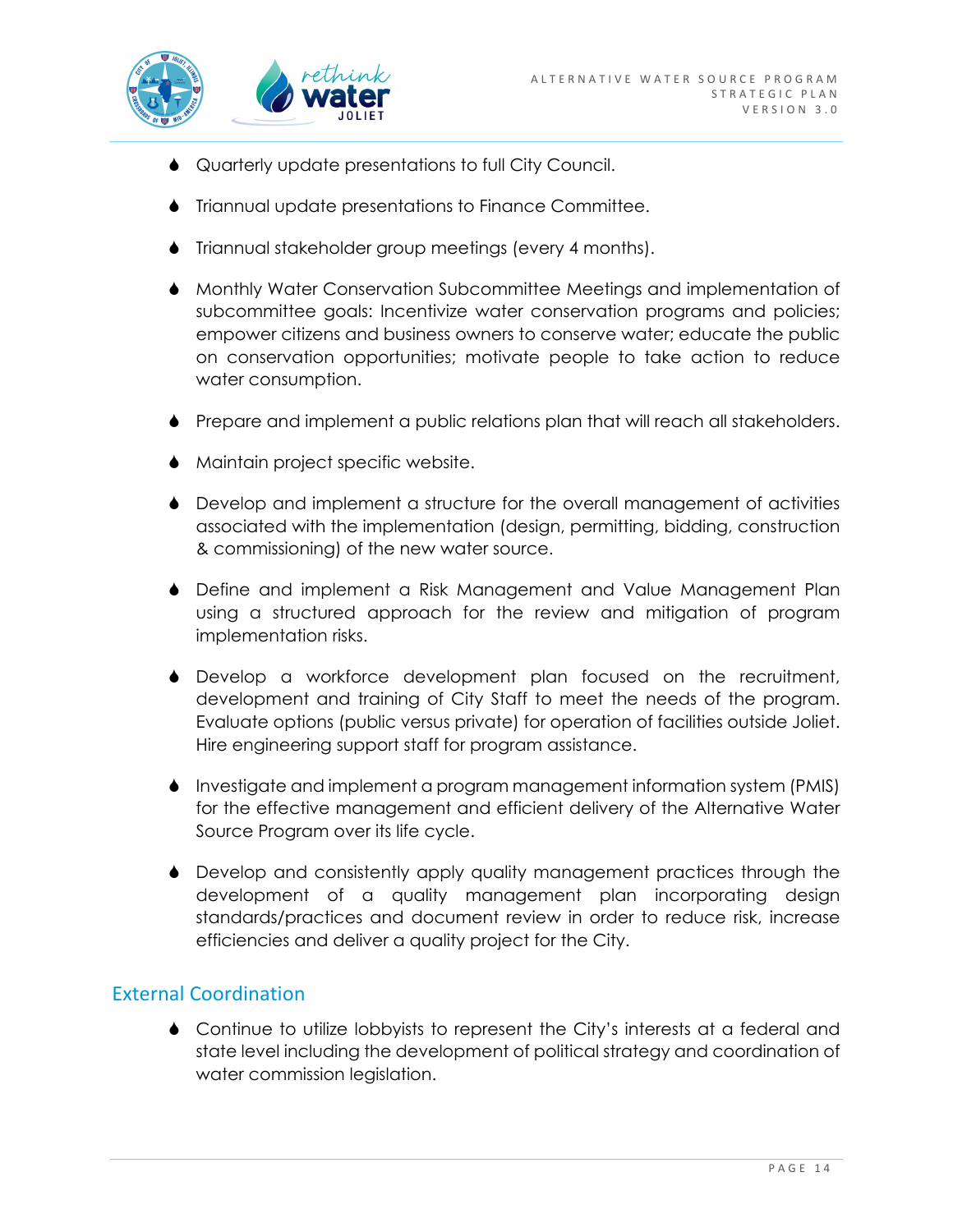

- Continue to utilize Special Legal Counsel to aid in regional water discussions, negotiation of agreements and land acquisition.
- Conduct negotiations with City of Chicago for final water supply agreement by October 2021.
- Obtain Lake Michigan allocation from the Illinois Department of Natural Resources.
- Facilitate Regional Water Commission formation meetings and develop regional governance documents in 2021 to allow for water commission formation in January 2022 and have water supply agreements between new water commission and member communities by April/May 2022.
- Identify, appraise and acquire property and easements required for construction of improvements.
- Obtain construction and operating permit from the Illinois Environmental Protection Agency.
- Obtain all other permits necessary for construction.
- Conduct meetings between project team and City's water rate and financial advisors to refine the funding strategy for program implementation. Investigate additional funding opportunities.
- Coordinate with USEPA and IEPA for low interest loan programs. Submit WIFIA loan application for first phase of WIFIA funding in 2021.
- Pursue opportunities for grant funding to offset the impact of the project implementation on Joliet's water customers.
- Continue to assess program impacts on affordability and present potential affordability strategies for implementation by Council.

#### Engineering

- Continue to utilize project team of Stantec/CMT selected in April 2020 for preliminary engineering, design, permitting, bidding construction and startup/commissioning of program improvements including transmission main and pumping design, and distribution system modifications.
- Perform preliminary engineering in 2021 (with some continuing into 2022):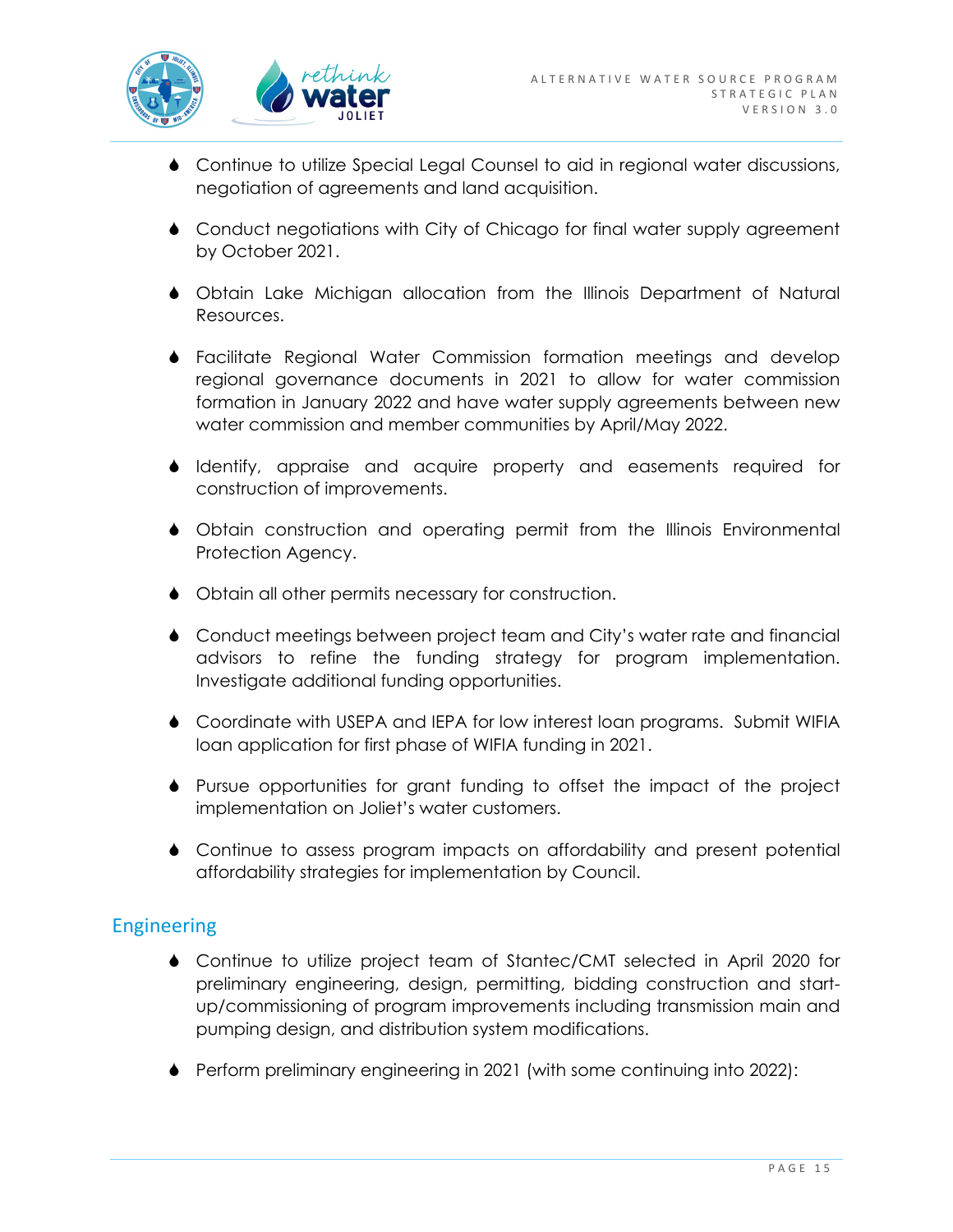

- o Capital Improvement Project (CIP) #1 Chicago Connection Facilities at the Southwest Pumping Station/Durkin Parkin Site consisting of Tunnel Extension (Tunnel Connection being completed by the City of Chicago), Low Service Pump Station, Meter Vault, Suction Well and High Service Pump Station
- o CIP #2 Finished Water Transmission Main consisting of over 30 miles of transmission from the Southwest Pumping Station/Durkin Park Site to the Joliet Receiving Station
- o CIP #3 Intermediate Pump Station and Storage Facilities near the midpoint of the Finished Water Transmission Main
- o CIP #4 Receiving Pump Station and Storage Facilities
- o CIP #5 System-Wide SCADA/Communication
- o CIP #6 Regional Water Transmission System
- o CIP #7 Finished Water Transmission Main Mega Crossing consisting of major crossing along the Finished Water Transmission Main (CIP #2)
- o CIP #8 City of Joliet Distribution System Improvements including six new storage and pump station facilities within the City
- Work with Illinois EPA to develop and implement a water source transfer plan which will address potential water quality issues as a result of switching to a new water source.
- Conduct annual non-revenue water audits. Implement the non-revenue water reduction plan which includes replacing 3% of the City's water mains annually beginning in 2022 in order to reduce non-revenue water to less than 10% by 2030.
- Continue to participate in the Southwest Water Planning Group to facilitate groundwater modeling updates and regional discussions.
- Implement short term groundwater management strategies including groundwater monitoring, well rehabilitation and development and make decision on new well to support growth.
- Identify and obtain concurrence for final sizing of the improvements inclusive of regional participation and City's build-out projections.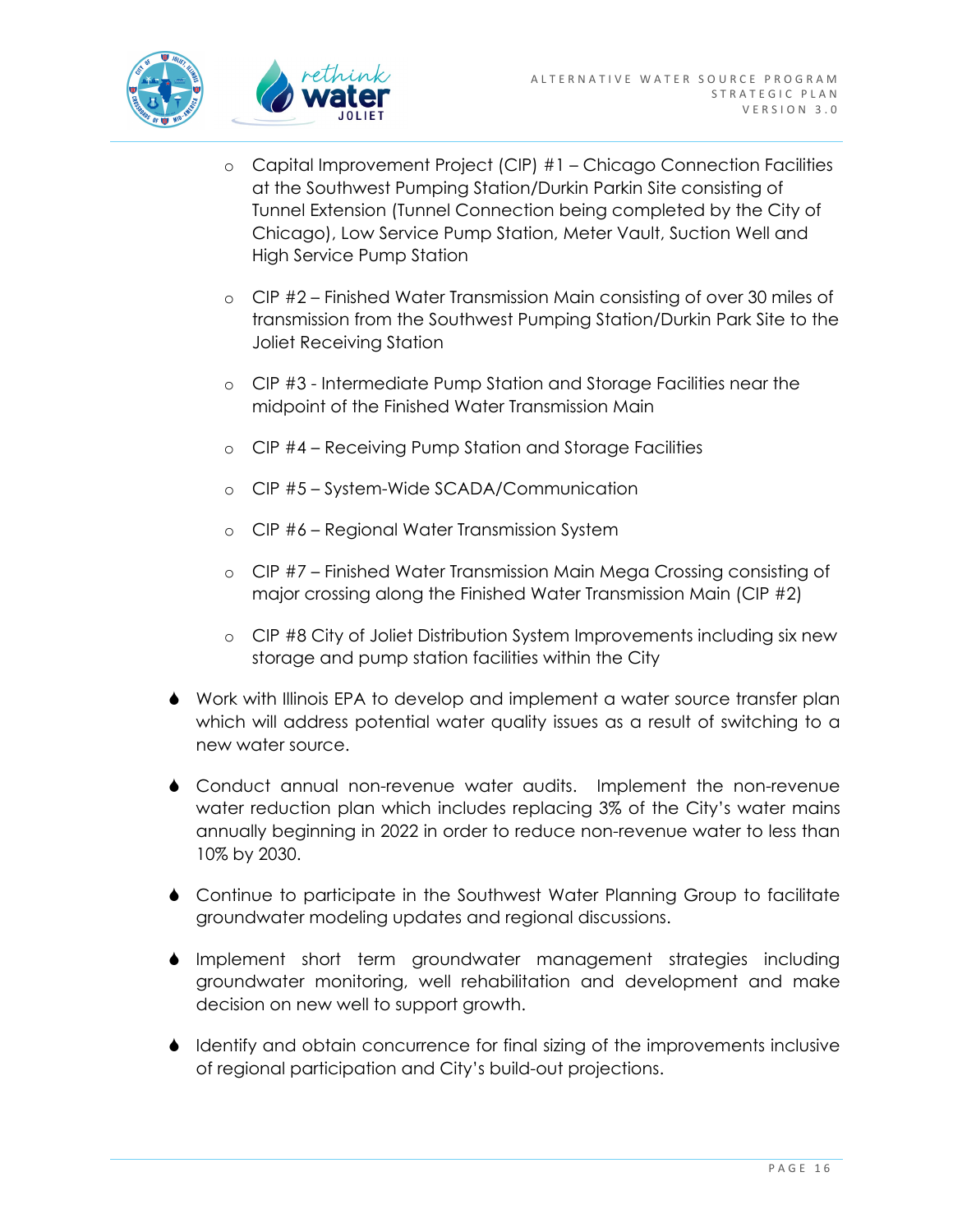

- Conduct field investigations such as field surveys, utilities investigations, environmental investigations and subsurface geotechnical exploration to support the implementation of the program.
- Identify sustainable practices that can be incorporated into the design and construction of the project elements.
- Complete preliminary design (30% engineering) by 2022 and final design (100% engineering) by 2024 to allow for the commencement of construction in 2024 and completion of construction by December 2029.
- Conduct independent value engineering, constructability and cost reviews during final design.
- Commissioning and start-up of project components beginning in January 2030 to allow for initiation of operation by May 2030.
- Post-transition water quality monitoring to minimize the risk of negative water quality impacts and achieve compliance with regulatory requirements.

# Implementation

In order for the goals identified in this strategic plan to be realized, proper implementation is necessary. The plan for implementation is as follows:

- Obtained approval from City Council for strategic plan in January 2020 via Resolution No. 7489.
- ♦ Presented strategic plan to stakeholders and obtained input.
- Continue to review and update strategic plan as major program milestone are met.
- ♦ Identify person(s) who are responsible for carrying out each task.
- **•** Prepare a schedule for achieving tasks.
- Identify means by which implementation of tasks identified in plan can be measured.
- ♦ Review and revise strategic plan every six months.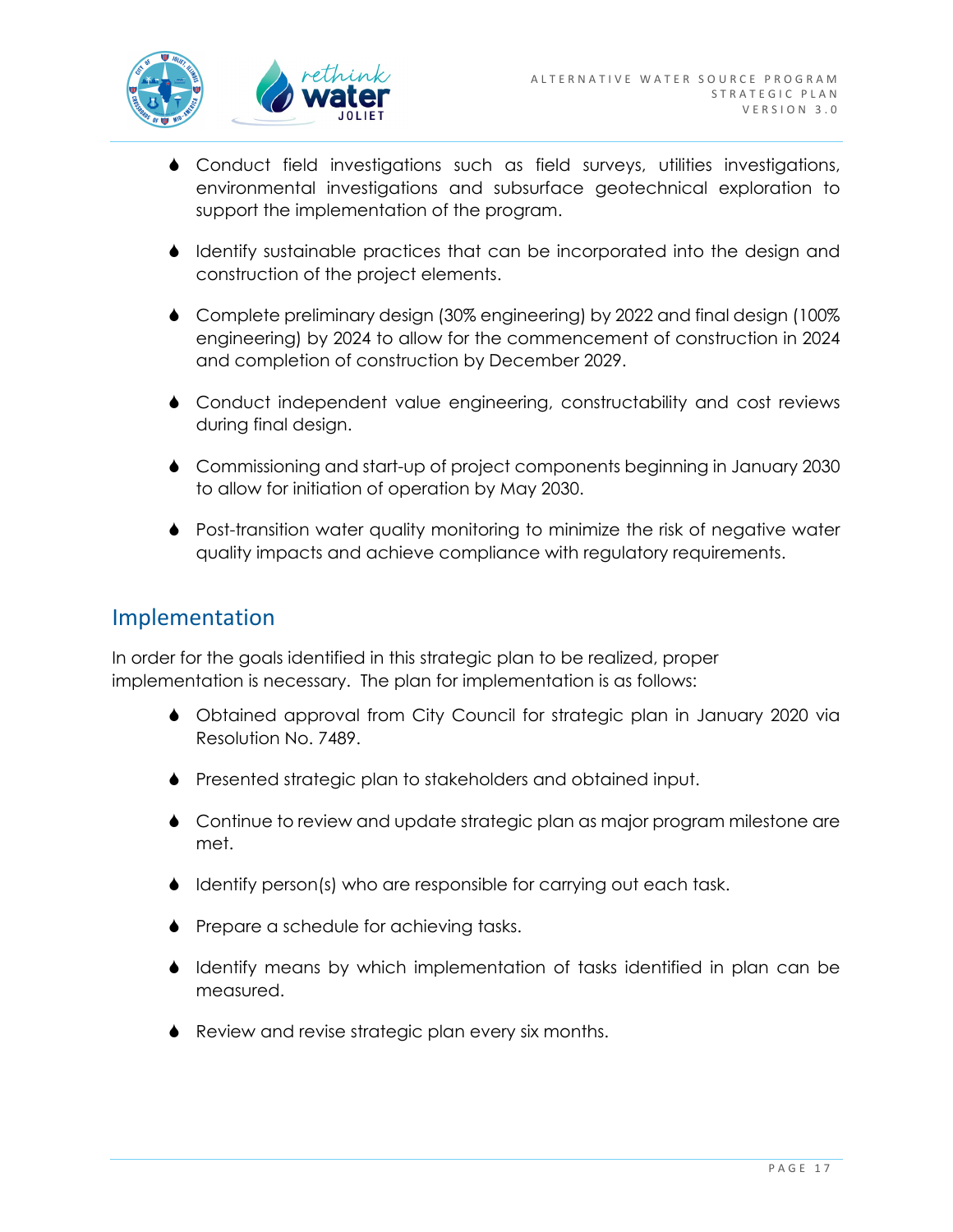

# Evaluation

Evaluation is a key component of the success of this strategic plan and should be conducted every six months throughout the program implementation timeframe. Questions to ask during evaluation include:

- Are the tasks being implemented as planned? Why or why not? What is facilitating or impeding implementation?
- ◆ Do team members have the needed resources to achieve goals?
- Are there goal areas that are receiving less attention than others? Why?
- ♦ Are there any recommendations for improvement?
- ♦ Are stakeholders active and engaged?
- $\bullet$  Is there a need to change the plan?

*The implementation of an alternative water source will be the most significant and costly program that the City of Joliet will embark on this century. This Strategic Plan provides a framework that the City can utilize throughout the implementation to recognize strengths, weaknesses, opportunities and threats and identify ways to mitigate threats and take advantage of opportunities, resulting in a successful program for the City and its residents.*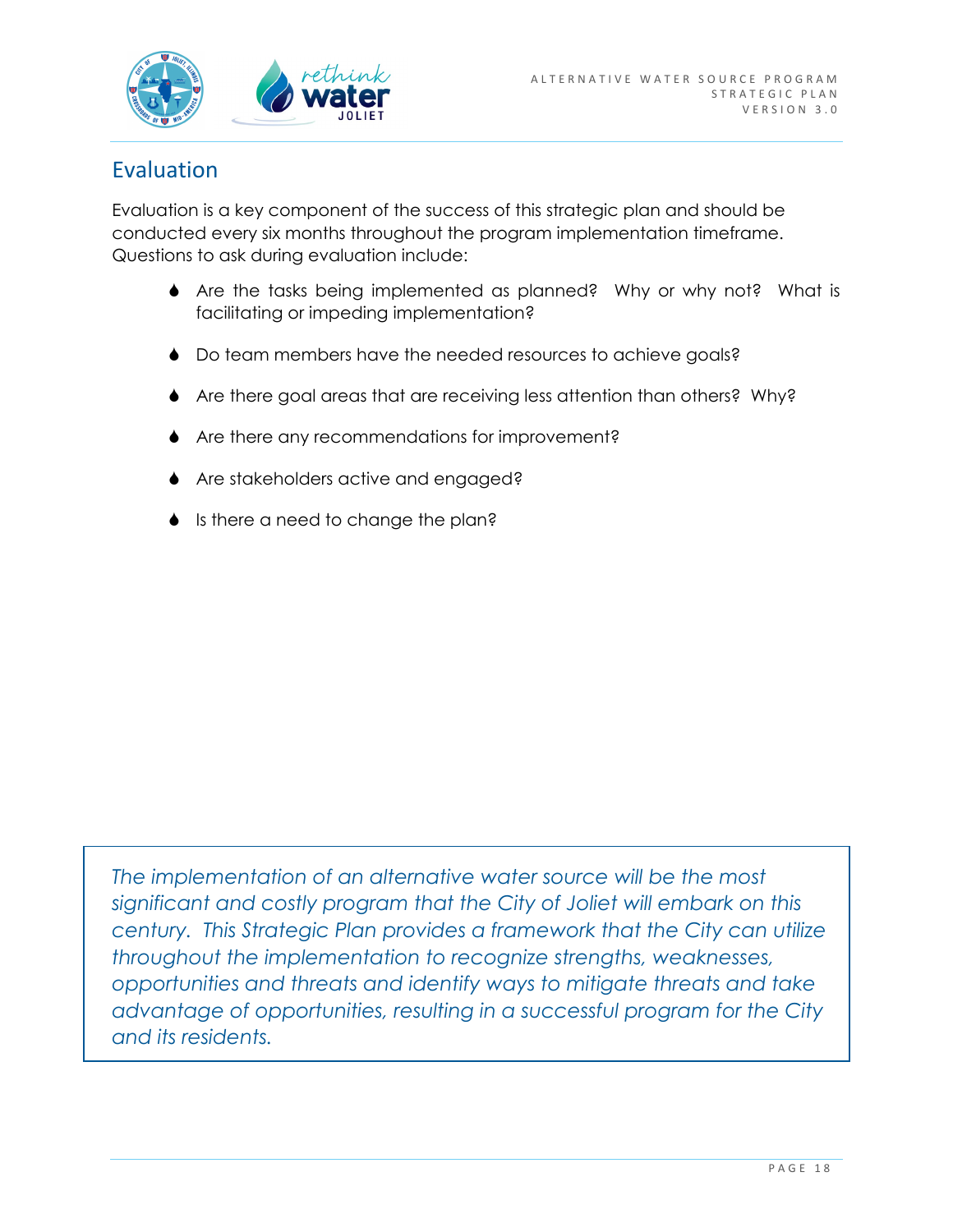|                                     |                                                      | <b>PRELIMINARY DESIGN</b>                          |                                                                                  |                                                                                                                              |                                                                   |                                                                                 |                                                                                                                            |                                |                                                                                                             |                                                           |                                                           |                                      |                                   |
|-------------------------------------|------------------------------------------------------|----------------------------------------------------|----------------------------------------------------------------------------------|------------------------------------------------------------------------------------------------------------------------------|-------------------------------------------------------------------|---------------------------------------------------------------------------------|----------------------------------------------------------------------------------------------------------------------------|--------------------------------|-------------------------------------------------------------------------------------------------------------|-----------------------------------------------------------|-----------------------------------------------------------|--------------------------------------|-----------------------------------|
|                                     |                                                      | January, 2021                                      | February, 2021                                                                   | <b>March, 2021</b>                                                                                                           | <b>April, 2021</b>                                                | May, 2021                                                                       | June, 2021                                                                                                                 | <b>July, 2021</b>              | <b>August, 2021</b>                                                                                         | September, 2021                                           | October, 2021                                             | November, 2021                       | December, 2021                    |
| Oversight/<br>Program<br>Management | <b>City Council</b>                                  | 1/28 Alternative<br>Selection<br>Selection         |                                                                                  |                                                                                                                              |                                                                   | $\Box$                                                                          |                                                                                                                            |                                | $\Box$                                                                                                      |                                                           |                                                           | Workshop                             |                                   |
|                                     | <b>Public Service Committee</b>                      |                                                    | $\Box$                                                                           | $\Box$                                                                                                                       | $\Box$                                                            |                                                                                 | $\Box$                                                                                                                     | $\Box$                         |                                                                                                             | $\Box$                                                    | $\Box$                                                    |                                      | $\Box$                            |
|                                     | <b>Finance Committee</b>                             |                                                    |                                                                                  |                                                                                                                              | $\Box$                                                            |                                                                                 |                                                                                                                            |                                |                                                                                                             | $\Box$                                                    |                                                           |                                      | $\Box$                            |
|                                     | <b>Water Conservation Subcommittee</b>               |                                                    |                                                                                  |                                                                                                                              |                                                                   |                                                                                 | Monthly Water Conservation Subcommittee Meetings                                                                           |                                |                                                                                                             |                                                           |                                                           |                                      |                                   |
|                                     | <b>Stakeholder Meetings</b>                          |                                                    |                                                                                  |                                                                                                                              |                                                                   |                                                                                 | $\Delta$                                                                                                                   |                                |                                                                                                             |                                                           | $\triangle$                                               |                                      |                                   |
|                                     | Program Update Newsletters                           |                                                    |                                                                                  |                                                                                                                              |                                                                   | $\circ$                                                                         |                                                                                                                            |                                | $\circ$                                                                                                     |                                                           |                                                           | $\circ$                              |                                   |
|                                     | Public Outreach                                      |                                                    |                                                                                  |                                                                                                                              | $\bigstar$<br>Update Public Outreach Plan                         |                                                                                 |                                                                                                                            |                                |                                                                                                             | Implement Updated Public Outreach Plan                    |                                                           |                                      |                                   |
|                                     | Water Supplier (CDWM) Interaction                    | Preliminary Water<br>Supply Agreement              |                                                                                  |                                                                                                                              |                                                                   |                                                                                 | Negotiation of Final Water Supply Agreement (weekly meetings)                                                              |                                |                                                                                                             |                                                           |                                                           | Bupply Agreement                     |                                   |
| External<br>Coordination            | Regional Water Commission Development                | Regional Outreach on<br>Selection                  | Introduction of                                                                  | Water Commission Formation Meetings (Technical Advisory Group Meeting, Mayors & Managers Meetings and TAG Workshops monthly) |                                                                   |                                                                                 |                                                                                                                            |                                |                                                                                                             |                                                           |                                                           |                                      |                                   |
|                                     | Water Commission Legislation                         |                                                    | Vehicle Bill                                                                     |                                                                                                                              |                                                                   | Discussion of Key Terms for Legislation with Potential Water Commission Members |                                                                                                                            |                                |                                                                                                             | Final Legislation<br>Language                             |                                                           |                                      | Legislation Passage               |
|                                     | Regulatory, Environmental, Permitting                |                                                    |                                                                                  |                                                                                                                              |                                                                   |                                                                                 | Framework Memo                                                                                                             |                                |                                                                                                             | Develop Regulatory, Environmental Permitting Program Plan |                                                           |                                      |                                   |
|                                     | Lake Michigan Allocation                             | Amended Allocation<br>♦<br>Application             | Supplemental<br>Testimony $\Diamond$                                             |                                                                                                                              | $\Delta$ Allocation Hearing                                       |                                                                                 |                                                                                                                            | <b>Obtain LM Allocation</b>    |                                                                                                             |                                                           |                                                           |                                      | WY2021 Water<br>Audit to IDNR     |
|                                     | Land Acquisition                                     |                                                    |                                                                                  |                                                                                                                              | Land Acquisition<br>Governance Framework                          |                                                                                 |                                                                                                                            |                                |                                                                                                             |                                                           |                                                           |                                      |                                   |
|                                     | <b>Funding/Financial Planning</b>                    | <b>Monthly Financial</b><br>$\Delta$ Team Meetings | $\sqrt{2}$                                                                       |                                                                                                                              | $ \Delta $                                                        | <b>Update Funding Strategy</b><br>$\triangle$                                   | $\overbrace{\bigtriangleup \bigotimes_{\text{Appplication}}^{\text{Submit 1st WIFIA}} \bigtriangleup}^{\text{Submit 1st}}$ |                                | $\Delta$                                                                                                    | Δ                                                         | Submit SRF<br>$\Delta$<br>$^\prime$ Project Plan $\Delta$ |                                      | 1st WIFIA Lo<br>$\Delta$<br>Appro |
|                                     | Governmental Advocacy                                |                                                    |                                                                                  |                                                                                                                              |                                                                   |                                                                                 | Governmental Advocacy - Federal & State (continued)                                                                        |                                |                                                                                                             |                                                           |                                                           |                                      |                                   |
|                                     |                                                      | AApprove Contract Amendment -                      |                                                                                  |                                                                                                                              |                                                                   |                                                                                 |                                                                                                                            |                                |                                                                                                             |                                                           |                                                           |                                      |                                   |
|                                     | Design Engineering                                   | <b>A</b> reliminary Design                         |                                                                                  |                                                                                                                              |                                                                   |                                                                                 |                                                                                                                            |                                |                                                                                                             |                                                           |                                                           |                                      |                                   |
|                                     | <b>Risk Management</b>                               |                                                    | Maintain and Update Risk Register, Submit with 30% Design Submittal for each CIP |                                                                                                                              |                                                                   |                                                                                 |                                                                                                                            |                                |                                                                                                             |                                                           |                                                           |                                      |                                   |
|                                     | CIP #1 - Chicago Connection Facilities               |                                                    |                                                                                  |                                                                                                                              |                                                                   |                                                                                 |                                                                                                                            | <b>Preliminary Design</b>      |                                                                                                             |                                                           |                                                           |                                      | 30% Submittal                     |
|                                     | CIP #2 - Finished Water Transmission Main            |                                                    |                                                                                  |                                                                                                                              |                                                                   |                                                                                 |                                                                                                                            | <b>Preliminary Design</b>      |                                                                                                             |                                                           |                                                           |                                      |                                   |
|                                     | CIP #3 - Intermediate Pump Station                   |                                                    |                                                                                  |                                                                                                                              |                                                                   |                                                                                 |                                                                                                                            | <b>Preliminary Design</b>      |                                                                                                             |                                                           |                                                           |                                      |                                   |
|                                     | CIP #4 - Receiving Pump Station                      |                                                    |                                                                                  |                                                                                                                              |                                                                   |                                                                                 |                                                                                                                            | <b>Preliminary Design</b>      |                                                                                                             |                                                           |                                                           |                                      |                                   |
|                                     | CIP #5 - SCADA/Communication                         |                                                    |                                                                                  |                                                                                                                              |                                                                   |                                                                                 |                                                                                                                            | <b>Preliminary Design</b>      |                                                                                                             |                                                           |                                                           |                                      | 30% Submittal                     |
| Engineering                         | CIP #6 - Regional Water Distribution                 |                                                    |                                                                                  |                                                                                                                              |                                                                   |                                                                                 |                                                                                                                            | <b>Preliminary Design</b>      |                                                                                                             |                                                           |                                                           |                                      |                                   |
|                                     | CIP #7 - Transmission Main Mega Crossings            |                                                    |                                                                                  |                                                                                                                              |                                                                   |                                                                                 |                                                                                                                            | <b>Preliminary Design</b>      |                                                                                                             |                                                           |                                                           |                                      |                                   |
|                                     | CIP #8 - Joliet Distribution System<br>Modifications |                                                    |                                                                                  |                                                                                                                              |                                                                   | <b>Preliminary Design</b>                                                       |                                                                                                                            |                                |                                                                                                             |                                                           |                                                           | 30% Submittal                        |                                   |
|                                     | Water Source Transfer Plan (WSTP)                    |                                                    |                                                                                  |                                                                                                                              | Testing Plan IEPA Approval of<br>Methodology to IEPA Testing Plan |                                                                                 |                                                                                                                            | <b>Lead Solubility Testing</b> |                                                                                                             | ▶◇ト<br>Plan for Harvested Pipe Testing                    |                                                           | <b>WSTP - Harvested Pipe Testing</b> |                                   |
|                                     | Existing Well Source/Back-up Supply                  |                                                    |                                                                                  |                                                                                                                              |                                                                   |                                                                                 |                                                                                                                            |                                | Short-term Groundwater Management - Well Monitoring, ISWS model updates with Southwest Water Planning Group |                                                           |                                                           |                                      |                                   |
|                                     |                                                      |                                                    | Water Loss Audit                                                                 |                                                                                                                              |                                                                   |                                                                                 |                                                                                                                            |                                |                                                                                                             | Water Loss Audit                                          |                                                           |                                      |                                   |
|                                     | Non-Revenue Water Reduction                          |                                                    |                                                                                  |                                                                                                                              |                                                                   |                                                                                 | Continued Non-revenue Water Reduction Efforts, 1.6% Annual Watermain Replacement                                           |                                |                                                                                                             |                                                           |                                                           |                                      |                                   |

#### **Joliet Alternative Water Source Program**

| 1    | September, 2021                                           | October, 2021                            | November, 2021                           | December, 2021                  |
|------|-----------------------------------------------------------|------------------------------------------|------------------------------------------|---------------------------------|
|      |                                                           |                                          | Workshop                                 |                                 |
|      |                                                           |                                          |                                          | П                               |
|      | Q                                                         |                                          |                                          |                                 |
|      |                                                           |                                          |                                          |                                 |
|      |                                                           | $\Delta$                                 |                                          |                                 |
|      |                                                           |                                          | $\bigcirc$                               |                                 |
|      | dated Public Outreach Plan                                |                                          |                                          |                                 |
|      |                                                           |                                          |                                          |                                 |
|      |                                                           |                                          | <b>Final Water</b><br>W Supply Agreement |                                 |
|      | Meetings and TAG Workshops monthly)                       |                                          |                                          |                                 |
|      | Final Legislation                                         |                                          |                                          | L                               |
|      | Language                                                  |                                          |                                          | Legislation Passage             |
|      | Develop Regulatory, Environmental Permitting Program Plan |                                          |                                          |                                 |
|      |                                                           |                                          |                                          | WY2021 Water<br>Audit to IDNR   |
|      |                                                           |                                          |                                          |                                 |
|      | Λ                                                         | Submit SRF<br>Δ<br>Project Plan $\Delta$ |                                          | 1st WIFIA Loan<br>Δ<br>Approval |
|      |                                                           |                                          |                                          |                                 |
|      |                                                           |                                          |                                          |                                 |
|      |                                                           |                                          |                                          |                                 |
| P    |                                                           |                                          |                                          |                                 |
|      |                                                           |                                          |                                          | 30% Submittal                   |
|      |                                                           |                                          |                                          |                                 |
|      |                                                           |                                          |                                          |                                 |
|      | T                                                         |                                          |                                          |                                 |
|      |                                                           |                                          |                                          | 30% Submitta                    |
|      |                                                           |                                          |                                          | Ţ.                              |
|      |                                                           |                                          |                                          |                                 |
|      |                                                           |                                          |                                          |                                 |
|      |                                                           |                                          |                                          | 30% Submittal                   |
|      | Harvested Pipe Testing                                    |                                          | <b>WSTP - Harvested Pipe Testing</b>     |                                 |
|      | ter Planning Group                                        |                                          |                                          |                                 |
|      |                                                           |                                          |                                          | Water Loss Audit                |
| nent |                                                           |                                          |                                          |                                 |

April, 2021 Appendix 1 ‐ Implementation Plan Timeline

**Symbol Key:**

 $\bigstar$  City Council Decision/Action  $\qquad$  O Newsletter  $\qquad \Box$  Update Presentation  $\qquad \Delta$  Meeting  $\qquad \diamondsuit$  Deliverable

IDNR <sup>=</sup> Illinois Department of Natural Resources IEPA <sup>=</sup> Illinois Environmental Protection Agency IGA <sup>=</sup> Intergovernmental Agreement ISWS <sup>=</sup> Illinois State Water Survey NRW <sup>=</sup> Non‐Revenue Water PSC <sup>=</sup> Public Service Commission

SRF <sup>=</sup> State Revolving Fund TAG <sup>=</sup> Technical Advisory Group WCS <sup>=</sup> Water Conservation Subcommittee WIFIA <sup>=</sup> Water Infrastructure Finance & Innovation Act WSTP <sup>=</sup> Water Source Transfer Plan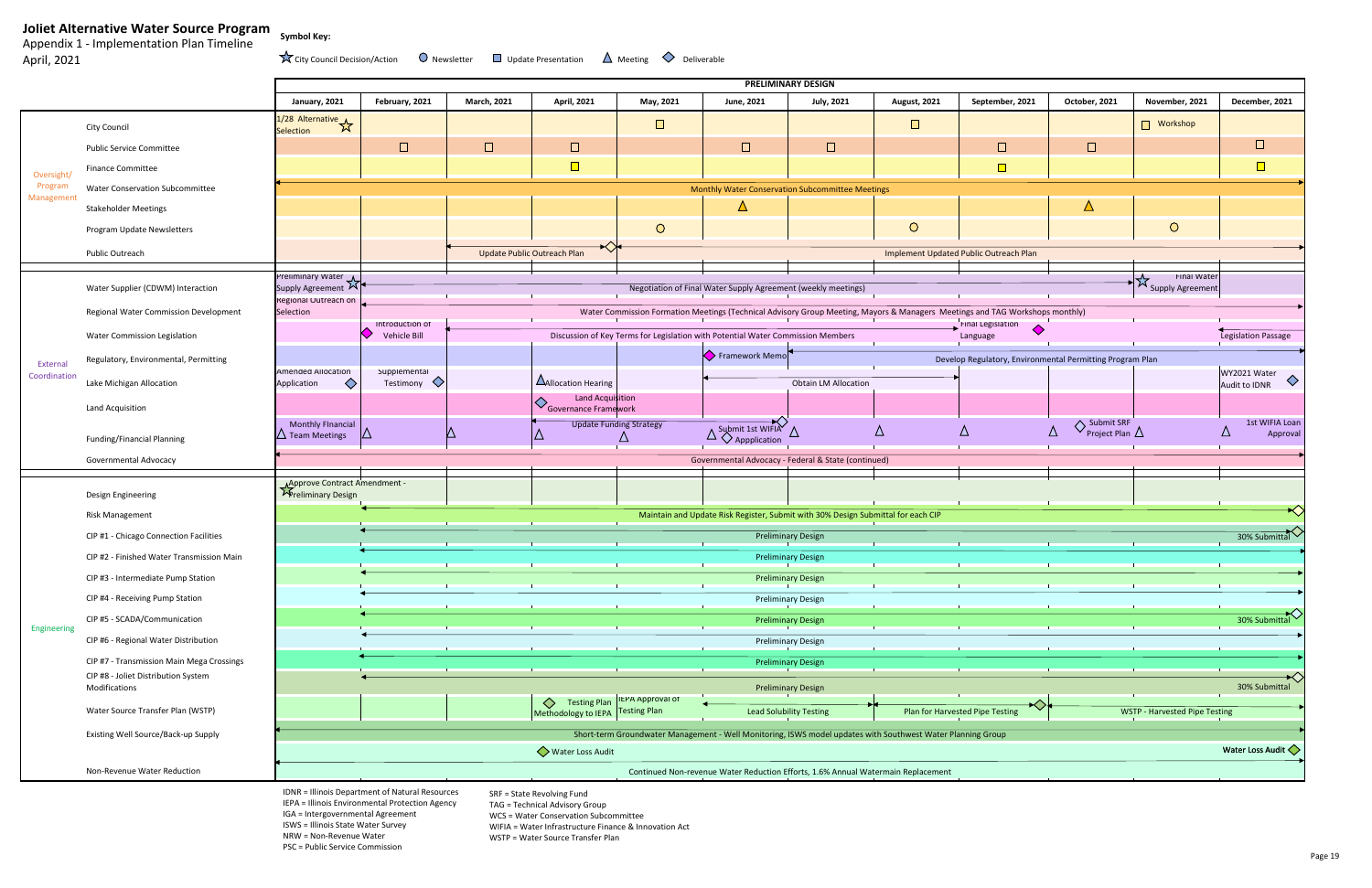#### **Joliet Alternative Water Source Program**

April, 2021 Appendix 1 ‐ Implementation Plan Timeline

\*\*2nd WIFIA Application may be sooner depending on execution of Water Supply Agreements with Water Commission Members.

**COMPLETION OF PRELIMINARY DESIGN, BEGINNING OF FINAL DESIGN** ‐ Timing Varies for each Capital Improvement Project (CIP) January, 2022 | February, 2022 | March, 2022 | April, 2022 | May, 2022 | June, 2022 | July, 2022 | August, 2022 | September, 2022 | October, 2022 | November, 2022 | December, 2022 | December, 2022 Final Sizing  $\Box$  $\Box$ City Council Decision\*  $\Box$  $\Box$  $\Box$  $\Box$  $\Box$  $\Box$ Public Service Committee  $\blacksquare$  $\Box$ Finance Committee Oversight/ Program Monthly Water Conservation Subcommittee Meetings Water Conservation Subcommittee Management  $\Delta$ Stakeholder Meetings  $\circ$  $\circ$  $\circ$ Program Update Newsletters Implement Updated Public Outreach Plan (continued) Update Public Outreach Plan Implement Update Public Outreach Plan Public Outreach Water Supplier (CDWM) Interaction Approve Water Commission Water Regional Water Commission Development Commission IGA Water Commission - Develop By-Laws & Water Supply Agreement Manus Supply Agreement Manus Commission Meetings, Coordination with Water Commission on Program Implementation Water Commission Legislation (Continued) Program Plan Regulatory, Environmental, Permitting External Coordination Lake Michigan Allocation Land Acquisition Land Acquisition Plats, Appraisals and Negotiations for Water Facility Sites and Transmission Main Easements Submit 2nd WIFIA  $\triangle$  $\Delta$  $\triangle$ Δ  $\triangle \diamondsuit$  Appplication\*\*  $\triangle$  $\Delta$ Δ Funding/Financial Planning Governmental Advocacy Governmental Advocacy ‐ Federal & State (continued) Design Engineering Risk Management Maintain and Update Risk Register, Submit with 30% Design Submittal for each CIP CIP #1 ‐ Chicago Connection Facilities CIP #2 ‐ Finished Water Transmission Main 30% Submittal YFinal Design CIP #3 ‐ Intermediate Pump Station 30% Submittal Final Design CIP #4 ‐ Receiving Pump Station Final Design 30% Submittal CIP #5 ‐ SCADA/Communication Final Design Engineering CIP #6 ‐ Regional Water Distribution Final Design 30% Submittal 30% SubmittalCIP #7 ‐ Transmission Main Mega Crossings Final Design CIP #8 ‐ Joliet Distribution System Modifications Final Design Water Source Transfer Plan (WSTP) Water Source Transfer Plan ‐ Harvested Pipe Testing (Continued) Existing Well Source/Back‐up Supply Short‐term Groundwater Management ‐ Well Monitoring, ISWS model updates with Southwest Water Planning Group (continued) Non‐Revenue Water ReductionContinued Non‐revenue Water Reduction Efforts, 3% Annual Watermain Replacement

| pject (CIP)                     |                                           |                |                            |  |  |  |  |  |  |
|---------------------------------|-------------------------------------------|----------------|----------------------------|--|--|--|--|--|--|
| r, 2022                         | October, 2022                             | November, 2022 | December, 2022             |  |  |  |  |  |  |
|                                 | П                                         |                |                            |  |  |  |  |  |  |
|                                 |                                           | □              | Ш                          |  |  |  |  |  |  |
|                                 |                                           |                | $\Box$                     |  |  |  |  |  |  |
|                                 |                                           |                |                            |  |  |  |  |  |  |
|                                 |                                           |                |                            |  |  |  |  |  |  |
|                                 | $\Delta$                                  |                |                            |  |  |  |  |  |  |
|                                 | $\overline{O}$                            |                |                            |  |  |  |  |  |  |
| Implement Updated Outreach Plan |                                           |                |                            |  |  |  |  |  |  |
|                                 |                                           |                |                            |  |  |  |  |  |  |
|                                 |                                           |                |                            |  |  |  |  |  |  |
|                                 | ater Commission on Program Implementation |                |                            |  |  |  |  |  |  |
|                                 |                                           |                |                            |  |  |  |  |  |  |
|                                 |                                           |                |                            |  |  |  |  |  |  |
|                                 |                                           |                | WY2022 Water               |  |  |  |  |  |  |
|                                 |                                           |                | Audit to IDNR              |  |  |  |  |  |  |
|                                 |                                           |                |                            |  |  |  |  |  |  |
|                                 |                                           |                | 2nd WIFIA Loan<br>Approval |  |  |  |  |  |  |
|                                 |                                           |                |                            |  |  |  |  |  |  |
|                                 |                                           |                |                            |  |  |  |  |  |  |
|                                 | Ī.                                        |                |                            |  |  |  |  |  |  |
|                                 |                                           |                |                            |  |  |  |  |  |  |
|                                 |                                           |                |                            |  |  |  |  |  |  |
|                                 |                                           |                |                            |  |  |  |  |  |  |
|                                 |                                           |                |                            |  |  |  |  |  |  |
|                                 | Ť.                                        | Ť.             | Ť                          |  |  |  |  |  |  |
|                                 | Ì.                                        |                |                            |  |  |  |  |  |  |
|                                 | j.<br>Ť                                   |                | ï                          |  |  |  |  |  |  |
| sign                            | í.                                        |                |                            |  |  |  |  |  |  |
|                                 | Ţ.                                        | Ţ.             | Ţ.                         |  |  |  |  |  |  |
|                                 |                                           |                |                            |  |  |  |  |  |  |
|                                 |                                           |                |                            |  |  |  |  |  |  |
|                                 | $\mathbf{r}$                              | $\mathbf{r}$   | $\mathbf{r}$               |  |  |  |  |  |  |
| ued)                            |                                           |                |                            |  |  |  |  |  |  |
|                                 |                                           |                | Water Loss Audit           |  |  |  |  |  |  |

\*Final Sizing Decision ‐ Decision on the capacity of the alternative improvements to be constructed as well as the future expansion capacity to be incorporated into the design.

**Symbol Key:**

 $\chi$  City Council Decision/Action  $\Box$  Newsletter  $\Box$  Update Presentation  $\triangle$  Meeting  $\Diamond$  Deliverable

IDNR <sup>=</sup> Illinois Department of Natural Resources IEPA <sup>=</sup> Illinois Environmental Protection Agency IGA <sup>=</sup> Intergovernmental Agreement ISWS <sup>=</sup> Illinois State Water Survey NRW <sup>=</sup> Non‐Revenue Water

SRF <sup>=</sup> State Revolving Fund TAG <sup>=</sup> Technical Advisory Group WCS <sup>=</sup> Water Conservation Subcommittee WIFIA <sup>=</sup> Water Infrastructure Finance & Innovation Act WSTP <sup>=</sup> Water Source Transfer Plan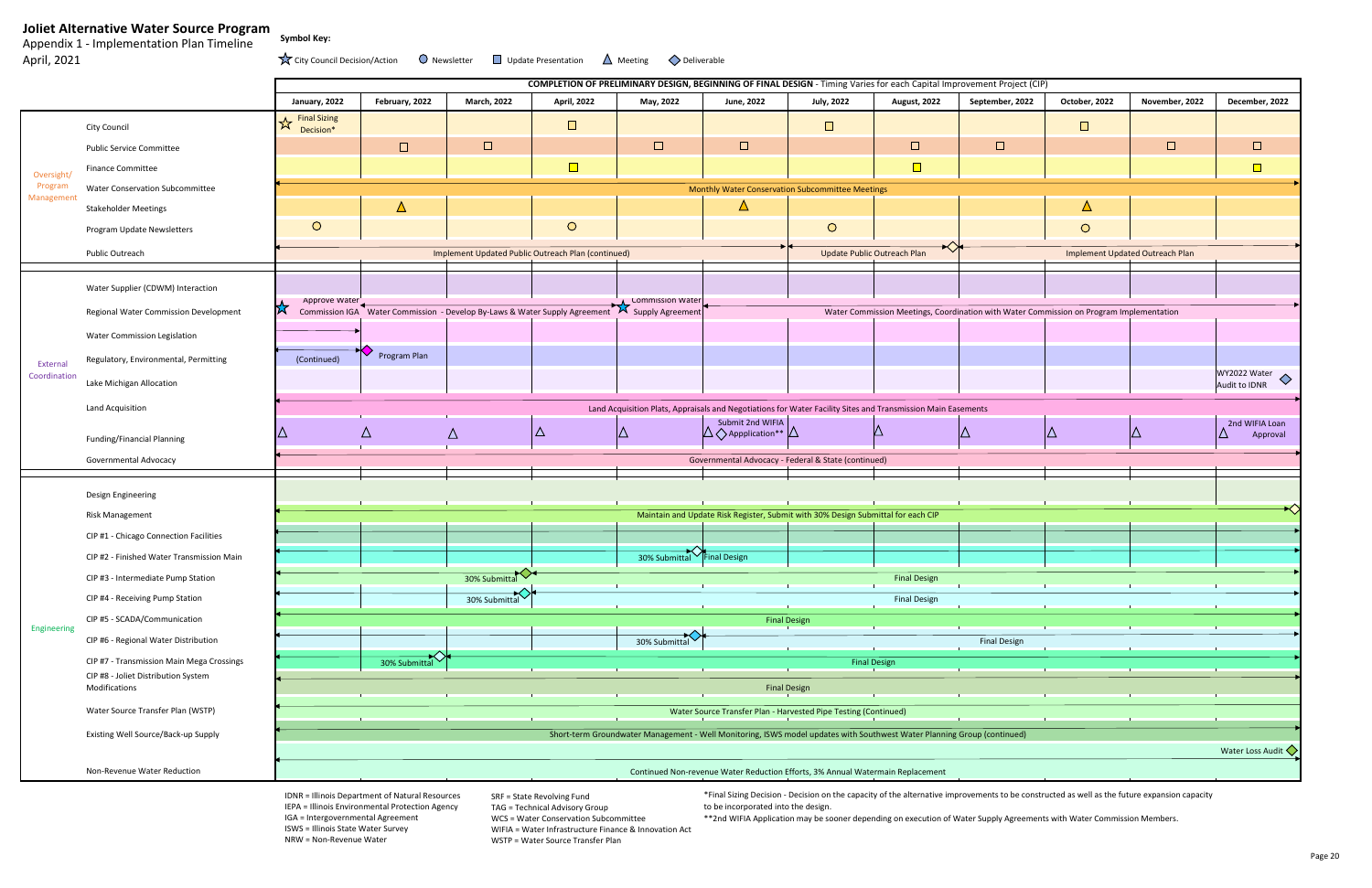#### **Joliet Alternative Water Source Program**

April, 2021 Appendix 1 ‐ Implementation Plan Timeline

 **CONSTRUCTION FINAL DESIGN2023 2024 2025 2026 2027 2028 2029 2030** Quarterly City Council Updates Quarterly City Council Updates City Council  $\Box$  Monthly PSC Updates Monthly Public Service Committee Updates Public Service Committee Triannual Finance Committee Updates Triannual Finance Committee Updates Finance Committee Oversight/  $\triangle$  Monthly Water Conservation Subcommittee Meetings Monthly WCS Meetings Program  $\Delta$ Water Conservation Subcommittee Management Triannual Stakeholder Meetings Triannual Stakeholder Meetings Stakeholder Meetings  $\circ$ Quarterly Newsletters **Quarterly Newsletters Quarterly Newsletters** Program Update Newsletters Continued Update and Implementation of Continued Update and Implementation of Public Outreach Plan Public Outreach Public Outreach Plan Water Supplier (CDWM) Interaction Water Commission Meetings, Coordination Water Commission Meetings, Coordination with Water Commission on Program Implementation Regional Water Commission Development with Water Commission on Program Water Commission Legislation Permitting (including IEPA) **Obtain IEPA Operating Permits after** Construction is complete<br>Construction is complete Regulatory, Environmental, Permitting Construction is complete External Coordination Yearly Water Audits  $\diamondsuit$  and the USA of the Second State Audits submitted to IDNR  $\diamondsuit$ Lake Michigan Allocation Purchase land for water facility sites & Land Acquisition easements Apply for SRF, Issue Bonds, etc. Receive SRF & WIFIA Funding (Supplement with Bond Issue) Funding/Financial Planning Continued Governmental Advocacy Continued Governmental Advocacy Governmental Advocacy Final Design, Independent Reviews ↑ Approve Construction Contracts, Construction, Start-up; Staff Development & Training Design Engineering (Value, Constructability, Cost) Maintain & Update Risk Register Maintain & Update Risk Register Risk Management  $\Diamond$ (Final Design) (Construction) (Start‐up) CIP #1 ‐ Chicago Connection Facilities ♦ (Final Design) (Start‐up)) (Construction) CIP #2 ‐ Finished Water Transmission Main  $\Diamond$ (Construction) (Final Design) (Start‐up) CIP #3 ‐ Intermediate Pump Station (Final Design) ♦ (Construction) (Start‐up) CIP #4 ‐ Receiving Pump Station  $\Diamond$ (Final Design) (Construction) (Start‐up) CIP #5 ‐ SCADA/Communication Engineering (Final Design) ♦ (Construction) (Start‐up) CIP #6 ‐ Regional Water Distribution  $\Diamond$ (Final Design) (Construction) (Start‐up) CIP #7 ‐ Transmission Main Mega Crossings CIP #8 ‐ Joliet Distribution System ♦ (Final Design) (Construction) (Start‐up) Modifications WSTP/Corrosion Implementation of WSTP, corrosion control IEPA Approval  $\Diamond$ Water Source Transfer Plan (WSTP) Control to IEPAmonitoring after start‐up of WSTPContinued Short‐Term Groundwater Existing Well Source/Back‐up Supply Continued Short‐Term Groundwater Management, Establish back‐up water supply Management Continued NRW Reduction Efforts, Annual Water Loss Audit, 3% Annual Watermain Continued NRW Reduction Efforts, Annual Water Loss Audit, 3% Annual Watermain Replacement for NRW Reduction Non‐Revenue Water ReductionReplacement for NRW Reduction

**Symbol Key:**

#### $\chi$  City Council Decision/Action  $\Box$  Newsletter  $\Box$  Update Presentation  $\Box$  Meeting  $\Diamond$  Deliverable

IDNR <sup>=</sup> Illinois Department of Natural Resources IEPA <sup>=</sup> Illinois Environmental Protection Agency IGA <sup>=</sup> Intergovernmental Agreement ISWS <sup>=</sup> Illinois State Water Survey NRW <sup>=</sup> Non‐Revenue Water PSC <sup>=</sup> Public Service Commission

SRF <sup>=</sup> State Revolving Fund TAG <sup>=</sup> Technical Advisory Group

WCS <sup>=</sup> Water Conservation Subcommittee WIFIA <sup>=</sup> Water Infrastructure Finance & Innovation Act

WSTP <sup>=</sup> Water Source Transfer Plan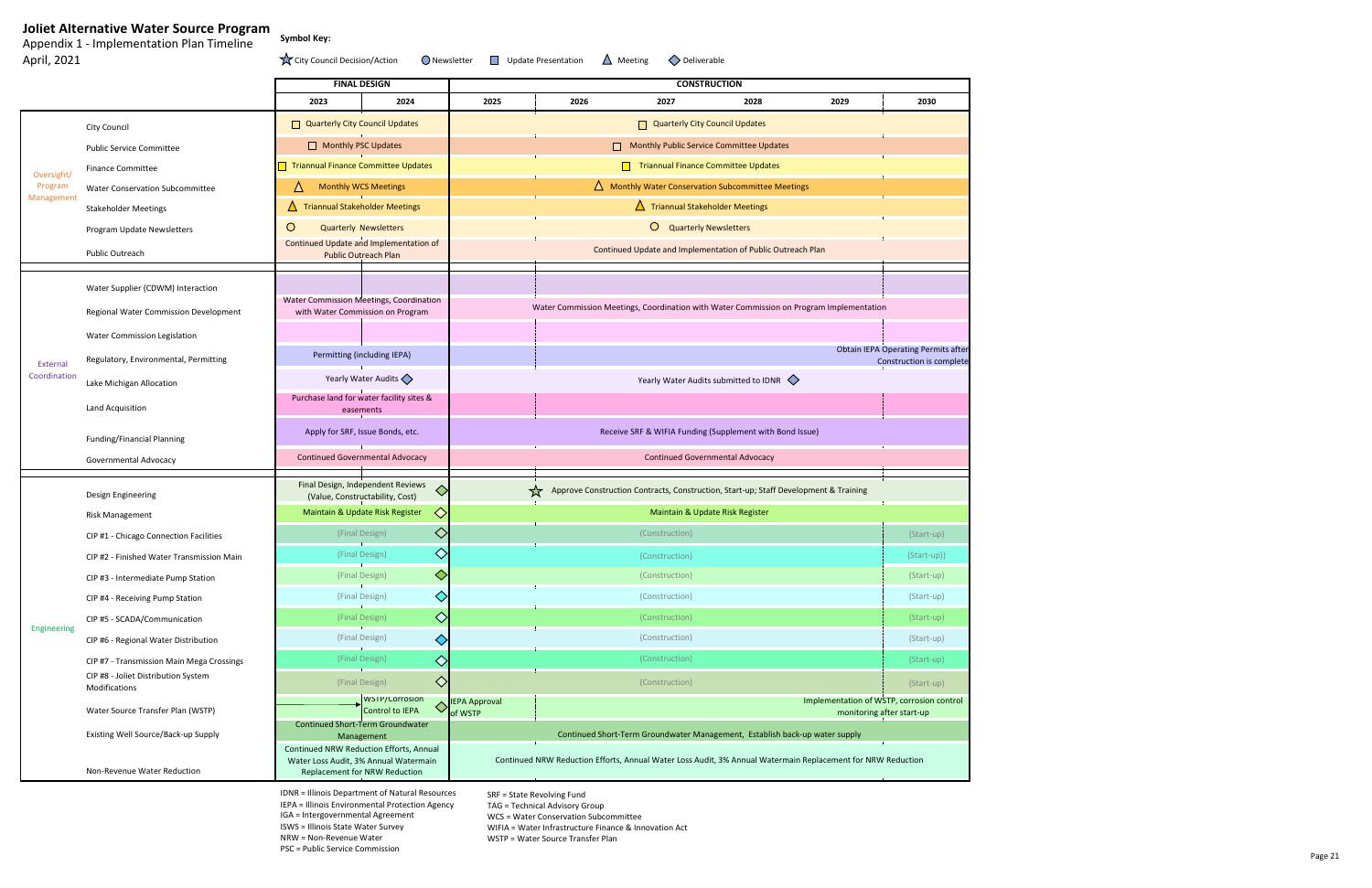

(This page has been intentionally left blank.)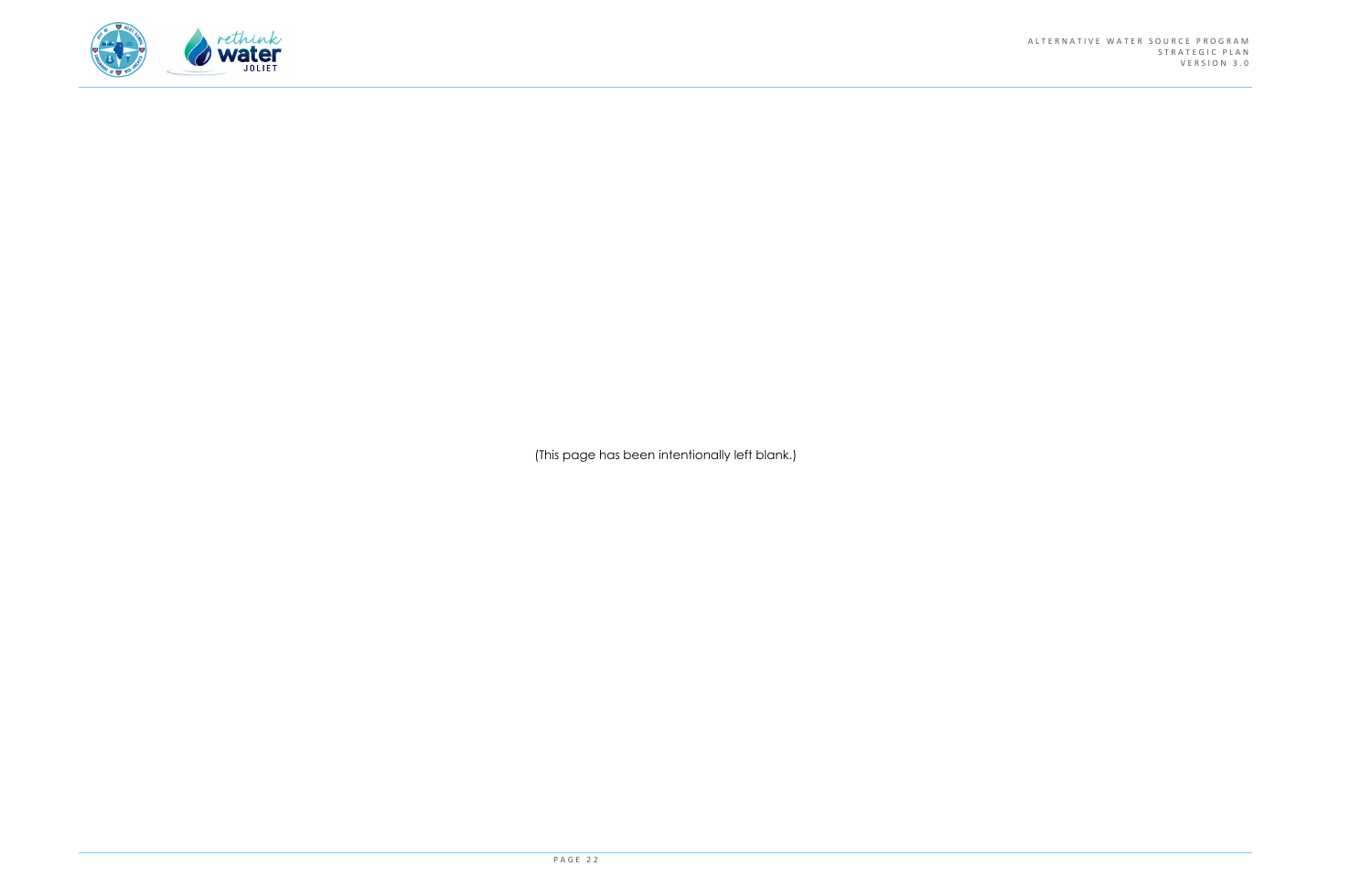

(This page has been inteitonally left blank.)